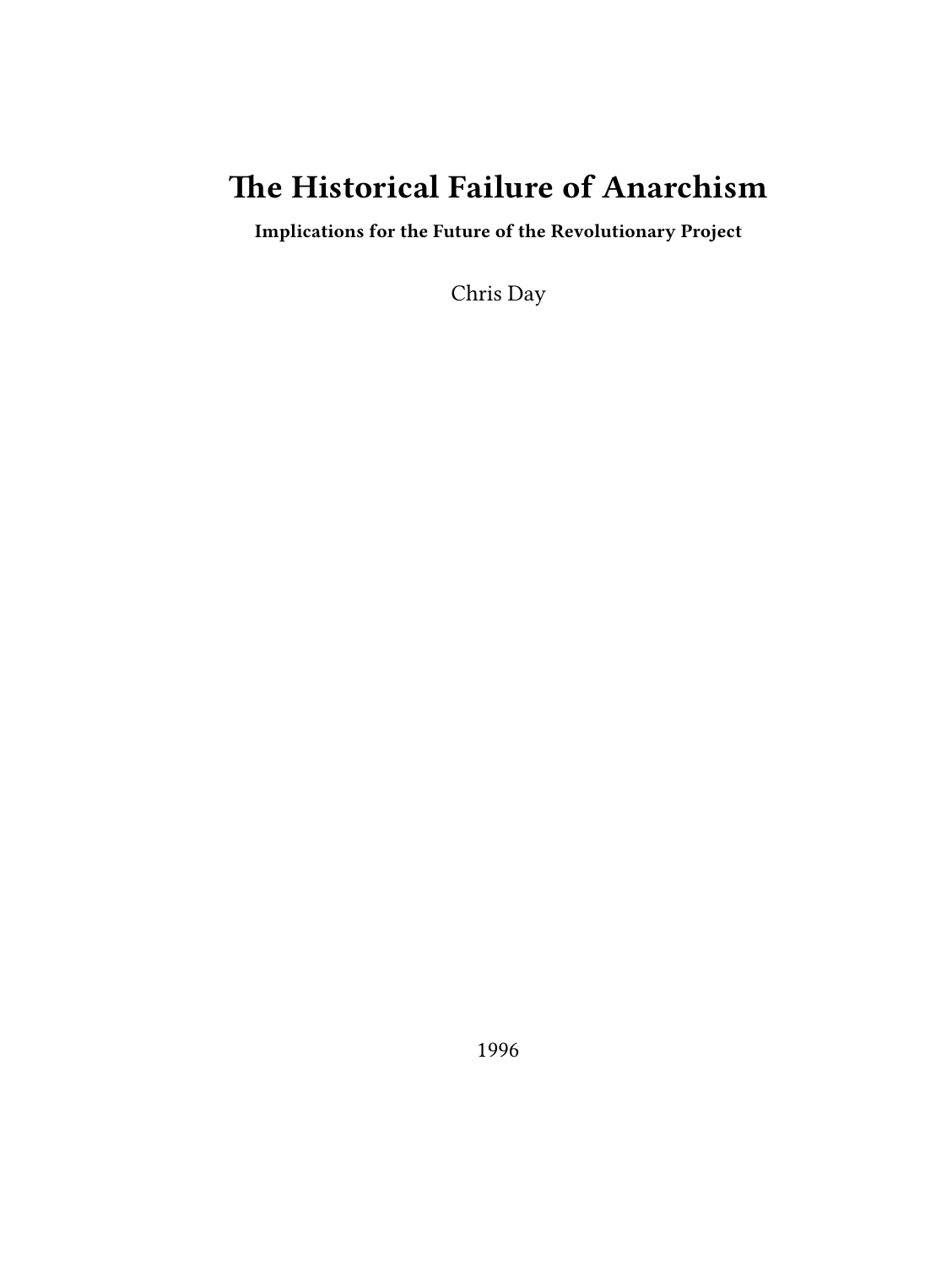# **Contents**

| 3                                                                                                                                                                                                                                    |
|--------------------------------------------------------------------------------------------------------------------------------------------------------------------------------------------------------------------------------------|
| $\overline{4}$                                                                                                                                                                                                                       |
| $\overline{4}$                                                                                                                                                                                                                       |
| $\overline{4}$                                                                                                                                                                                                                       |
| 5                                                                                                                                                                                                                                    |
| 6                                                                                                                                                                                                                                    |
| 7                                                                                                                                                                                                                                    |
| 8                                                                                                                                                                                                                                    |
| 9                                                                                                                                                                                                                                    |
| 11                                                                                                                                                                                                                                   |
| 14<br>The Revolutionary Army resources in the contract of the Revolutionary Army resources in the contract of the Revolution of the Revolution of the Revolution of the Revolution of the Revolution of the Revolution of the Revolu |
| 17                                                                                                                                                                                                                                   |
| - 18                                                                                                                                                                                                                                 |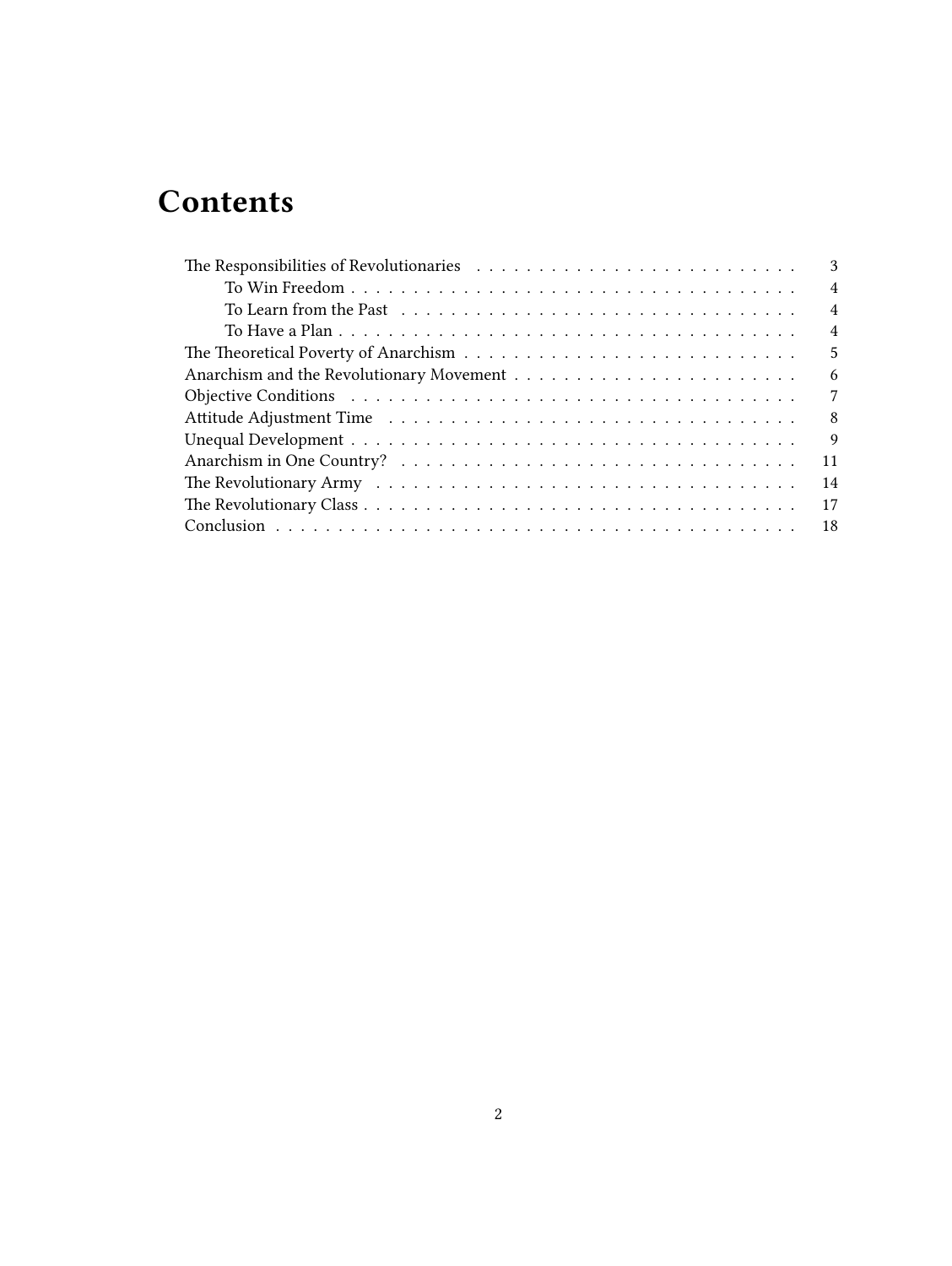In the Spring 1996 issue of Workers Solidarity (journal of Ireland's Workers Solidarity Movement) there is a review by Conor McLoughlin of Ken Loach's excellent film on the Spanish Revolution, *Land and Freedom*. The review concludes that:

(T)he factors involved in the defeat of the revolution would take an article in themselves to explain, ranging from the military power of the fascists (and their outside aid) to the betrayals by the communists and social democrats, and this is not my purpose here. What is important is that the social revolution did not collapse due to any internal problems or flaws in human nature. It was defeated from without. Anarchism had not failed. Anarchists had proved that ideas which look good in the pages of theory books look even better on the canvas of life.

This quote neatly sums up the lessons that most anarchists seem to have drawn from the history of the anarchist movement. It also neatly sums up what is wrong with the anarchist movement. It is nothing short of a complete abdication of one of the most basic responsibilities of revolutionaries: the responsibility to subject the defeats and failures of the movement to the most thoroughgoing critical scrutiny. Instead it takes a historical experience that ended in a crushing defeat, makes excuses for that defeat and offers the faithful reassuring platitudes that, all evidence to the contrary, the one true path of anarchism is vindicated by the experience.

When anarchists encounter this sort of thing in other ideologies they never fail to tear it to shreds. Does Communism bear responsibility for the heaping piles of corpses produced by Communist regimes? Is Christianity to be blamed for the Crusades, the Inquisition and the Witch Hunts? Of course. We judge ideologies by their practical results in people's lives not by their piein-the-sky promises. Anarchism in Spain raised the hopes of millions that a classless stateless society could be achieved in the here and now, lead them to the barricades to make it real, and failed abysmally. The Spanish people were condemned to forty years of fascist rule because of the failure. And yet while the anarchist movement of the past half century has produced an extensive literature extolling the momentary successes of the Spanish Revolution in the creation of peasant and workers collectives, there has been almost no serious effort to analyze how the anarchist movement contributed to its own defeat. Blaming ones political enemies (fascists, Communists, or social-democrats) for behaving exactly as one would expect them to behave only further confuses matters. Betrayal, after all, is only possible on the part of someone trusted.

### <span id="page-2-0"></span>**The Responsibilities of Revolutionaries**

This paper is not primarily about the Spanish Revolution. Rather it is an attempt to pose some serious and difficult questions that I believe anarchism has irresponsibly avoided. It is addressed to those in the anarchist movement who are serious about making an anti-authoritarian revolution. It is not addressed to those who do not believe that such a revolution is possible. It is not addressed to those whose political horizons extend no further than establishing either a "temporary autonomous zone" or a semi-permanent bohemian enclave. Neither is it addressed to those for whom being a revolutionary means affecting a more militant than thou pose. The anarchist movement is filled with people who are less interested in overthrowing the existing oppressive social order than with washing their hands of it. This concern with ensuring the passage of ones soul to anarchist heaven can range from the obsessive efforts to purify one's personal habits to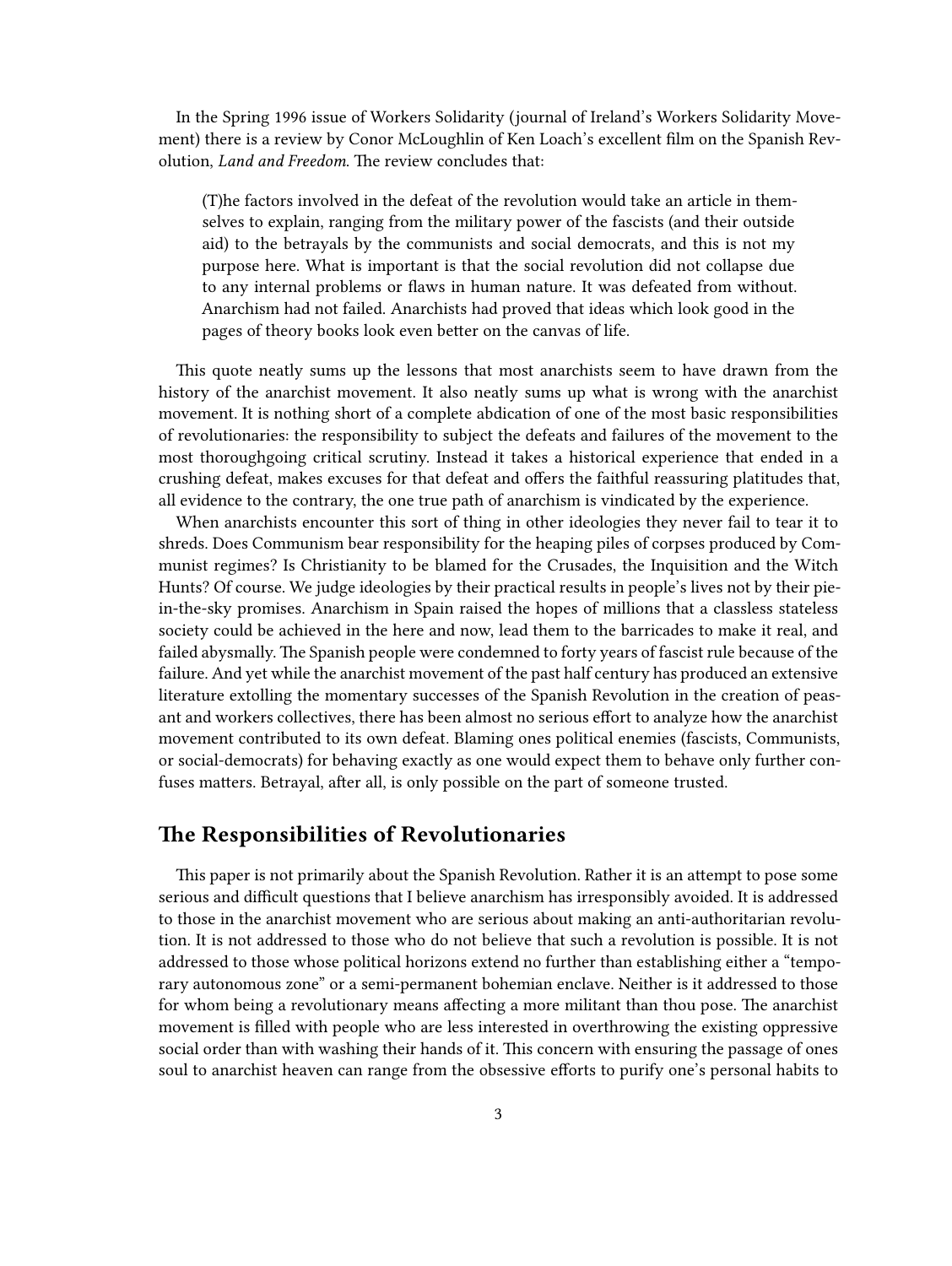the sectarian refusal to join any group or organization that shows any sign of being a product of this society.

I believe that an enormous amount of human suffering is the direct consequence of the fact that the majority of humanity does not have control over the decisions that affect their lives. I believe that people are ultimately capable of exercising that control over their own lives. Consequently the revolutionary overthrow of the authoritarian institutions and social relationships that stand in the way of realizing that control is a necessary undertaking. People who are engaged in that project are revolutionaries and as revolutionaries I believe we have certain responsibilities. It is necessary to speak of three of those responsibilities before getting into some of the thornier questions this paper aims to address.

#### <span id="page-3-0"></span>**To Win Freedom**

The strength of anarchism is its moral insistence on the primacy of human freedom over political expediency. But human freedom exists in a political context. It is not sufficient, however, to simply take the most uncompromising position in defense of freedom. It is necessary to actually win freedom. Anti-capitalism doesn't do the victims of capitalism any good if you don't actually destroy capitalism. Anti-statism doesn't do the victims of the state any good if you don't actually smash the state. Anarchism has been very good at putting forth visions of a free society and that is for the good. But it is worthless if we don't develop an actual strategy for realizing those visions. It is not enough to be right, we must also win.

#### <span id="page-3-1"></span>**To Learn from the Past**

People have been struggling for freedom forever. The single most valuable asset of the revolutionary movement is this experience. We are not the first people to grapple with the problem of how to make revolution and create a free society. We have an obligation to subject every chapter in the fight for freedom to the most searing analysis we are capable of. This is the only way that we can hope to avoid repeating the errors of the past. The anarchist approach to history, unfortunately, consists largely of looking for the lessons we want to find. The view of the Spanish Revolution critiqued above is a fairly typical example. This feel good approach to our own history (or to some imaginary prehistoric anarchist Eden) is generally coupled with a complete disinterest in the history of struggles that can't be neatly contained within our own ideological borders (however any individual might define them). The result is a sort of hagiology: a timeless procession of libertarian martyrs to be invoked in political debates. How many anarchists once they have read an anti-authoritarian account of some historical episode actually go and read accounts from other perspectives? If our history were an uninterrupted train of successes this certainty that there is nothing to learn from others would be a bit more defensible.

#### <span id="page-3-2"></span>**To Have a Plan**

Finally revolutionaries have a responsibility to have a plausible plan for making revolution. Obviously there are not enough revolutionaries to make a revolution at this moment. We can reasonably anticipate that the future will bring upsurges in popular opposition to the existing system. Without being any more specific about where those upsurges might occur it seems clear that it is from the ranks of such upsurges that the numbers of the revolutionary movement will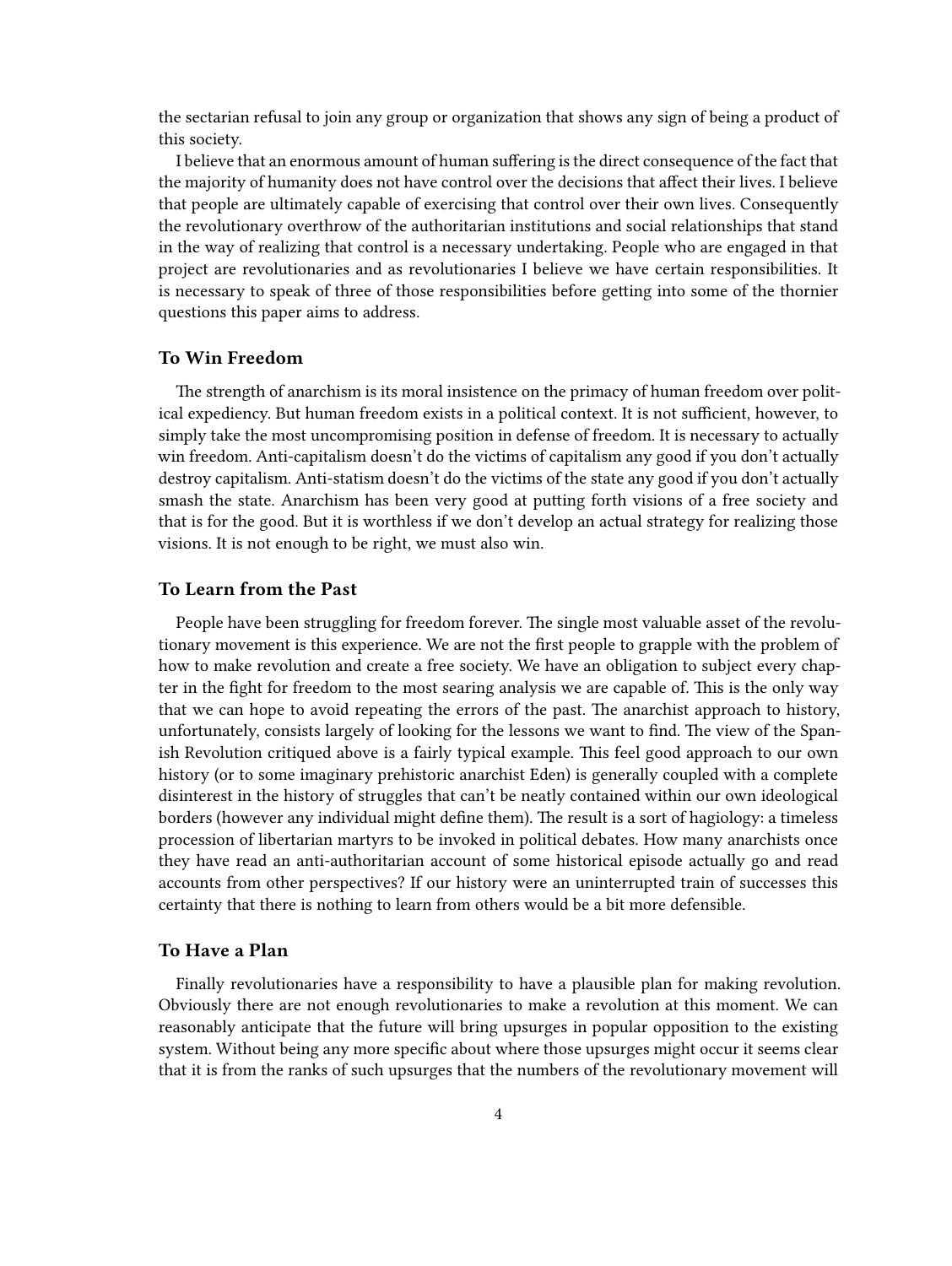be increased, eventually leading to a revolutionary situation (which is distinguished from the normal crises of the current order only by the existence of a revolutionary movement ready to push things further). People who are fed up with the existing system and who are willing to commit themselves to its overthrow will look around for likeminded people who have an idea of what to do.

If we don't have a plausible plan for making revolution we can be sure that there will be somebody else there who will. There is no guarantee that revolutionary-minded people will be spontaneously drawn to anti-authoritarian politics.

The plan doesn't have to be an exact blueprint. It shouldn't be treated as something sacred. It should be subject to constant revision in light of experience and debate. But at the very least it needs to be able to answer questions that have been posed concretely in the past. We know that we will never confront the exact same circumstances as previous revolutions. But we should also know that certain problems are persistent ones and that if we can't say what we would have done in the past we should not expect people to think much of our ability to face the future.

There is a widespread tendency in the anarchist movement (and on the left in general) to say that the question of how we are going to actually make a revolution is too distant and therefore too abstract to deal with now. Instead it is asserted that we should focus on practical projects or immediate struggles. But the practical projects or immediate struggles we decide to focus on are precisely what will determine if we ever move any closer to making revolution. If we abdicate our responsibility to try to figure out what it will take to actually make revolution and to direct our current work accordingly we will be caught up in an endless succession of "practical projects and immediate struggles" and when confronted with a potentially revolutionary situation we will be pushed to the side by more politically prepared forces (who undoubtedly we will accuse of "betraying" the revolution if they don't shoot all of us). We will be carried by the tide of history instead of attempting to steer our own course. And by allowing this to happen again it will be we who have really betrayed the revolution.

The net result of the refusal to deal with what it will actually take to make a revolution is that anarchism has become a sort of directionless but militant reformism. We are either building various "counter-institutions" that resemble nothing so much as grungier versions of the social services administered by different churches; or we are throwing ourself into some largely reactive social struggle in which our actions are frequently bold and courageous, but from which we never build any sort of ongoing social movement (let alone a revolutionary organization).

## <span id="page-4-0"></span>**The Theoretical Poverty of Anarchism**

By the standards of these three responsibilities alone anarchism has been a failure. Not only has anarchism failed to win lasting freedom for anybody on earth, many anarchists today seem only nominally committed to that basic project. Many more seem interested primarily in carving out for themselves, their friends, and their favorite bands a zone of personal freedom, "autonomous" of moral responsibility for the larger condition of humanity (but, incidentally, not of the electrical grid or the production of electronic components). Anarchism has quite simply refused to learn from its historic failures, preferring to rewrite them as successes. Finally the anarchist movement offers people who want to make revolution very little in the way of a coherent plan of action.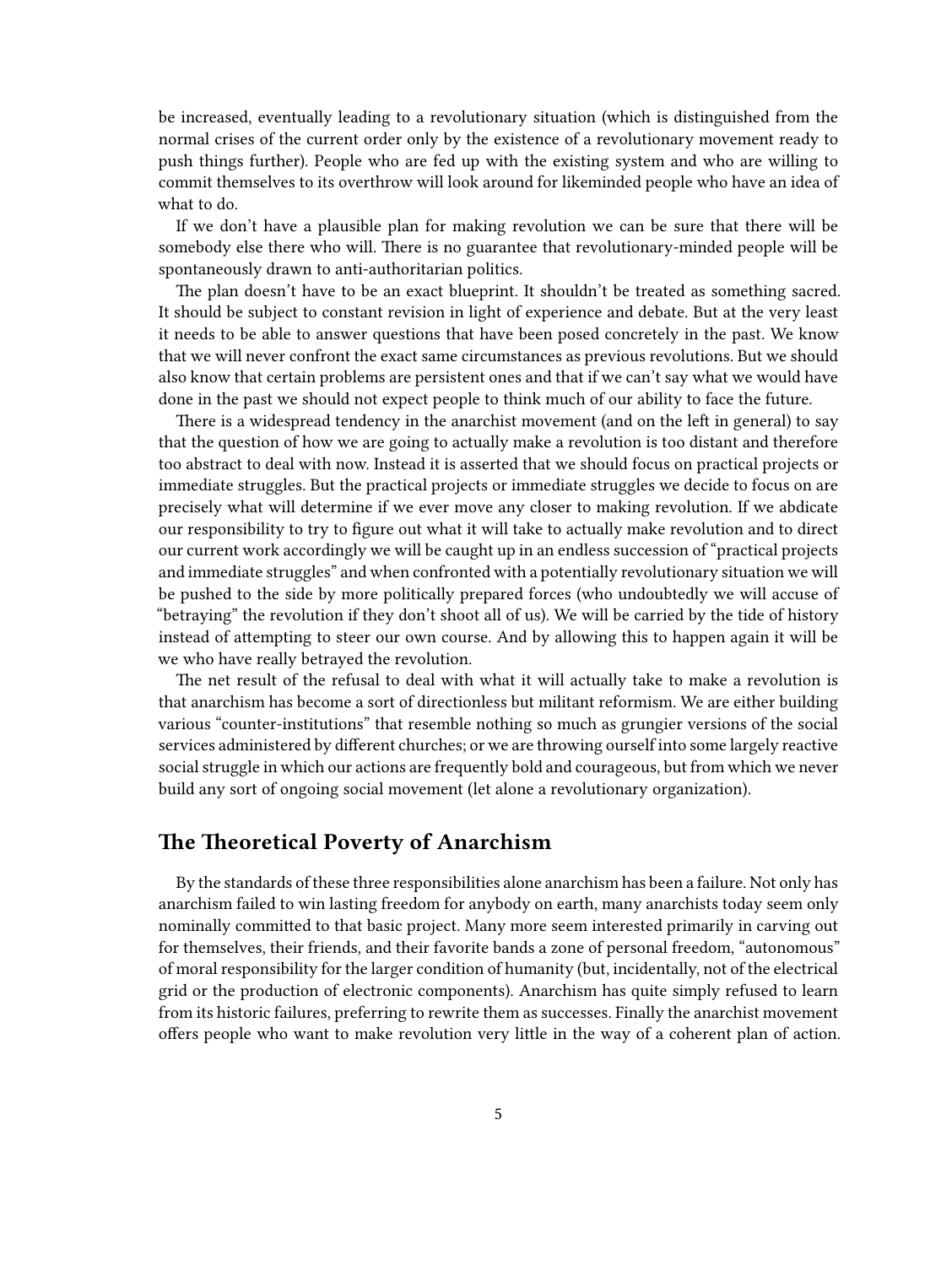Projects, schemes, and reasons to riot abound — but their place in a larger coherent strategy for actually overthrowing the existing order is anybody's guess.

Anarchism is theoretically impoverished. For almost 80 years, with the exceptions of Ukraine and Spain, anarchism has played a marginal role in the revolutionary activity of oppressed humanity. Anarchism had almost nothing to do with the anti-colonial struggles that defined revolutionary politics in this century. This marginalization has become self-reproducing. Reduced by devastating defeats to critiquing the authoritarianism of Marxists, nationalists and others, anarchism has become defined by this gadfly role. Consequently anarchist thinking has not had to adapt in response to the results of serious efforts to put our ideas into practice. In the process anarchist theory has become ossified, sterile and anemic. In the place of substantive political debate the anarchist movement has raised the personal quarrel to an art form. On the rare occasions that substantive issues are broached the response is invariably concerned more with the process by which they were broached or speculation on the character-structure of anybody who would question the received anarchist wisdom than with the political content of what has been said. This is a reflection of anarchism's effective removal from the revolutionary struggle.

Bakunin's brilliant predictions of the consequences of Marx's statism have not become the foundation for a developing anti-statist praxis, but rather a hollow chorus of "we told you so." One of the consequences of Marxism's "successes" has been that there has been greater opportunity to see its limitations. One of the consequences of anarchism's meager and short lived victories has been that many of our ideas have not been put to the test of practice. Once we are willing to accept that good anti-authoritarian intentions do not get us off the hook for the authoritarian consequences of anarchist incompetence it becomes possible to approach the whole historical experience of the revolutionary movement in a considerably less self-righteous frame of mind.

Once we acknowledge the historical failure of anarchism (which is not to repudiate our antiauthoritarian critique of other ostensibly revolutionary currents) we can begin the work of rebuilding a revolutionary libertarian movement.

### <span id="page-5-0"></span>**Anarchism and the Revolutionary Movement**

I believe that if we want to understand the moment we are in we need to understand ourselves as one part of a much broader revolutionary project of human liberation that everywhere around the world has either been defeated or is in retreat. The revolutionary movement is not defined by the embrace of a particular ideology, but rather by the objective movement of oppressed people resisting their oppression and fighting for a world free from oppression. Over time this movement has taken many twists and turns and has, at least ideologically, branched off in a number of directions. It has found expression through a variety of ideological forms (anarchism, marxism, feminism, revolutionary nationalism, liberation theology). At every moment in its history the revolutionary movement has contained the contradictions of the authoritarian society from which it is constantly being reborn. So its every theoretical and organizational expression has always contained both revolutionary and counter-revolutionary, both liberatory and oppressive, both libertarian and authoritarian aspects and potentialities.

As anarchists we have tended to divide the left neatly into libertarian and authoritarian camps. I believe the terms of this division correctly identify the essence of the contradictions that constantly reappear in the revolutionary movement. But I also think that there has been a general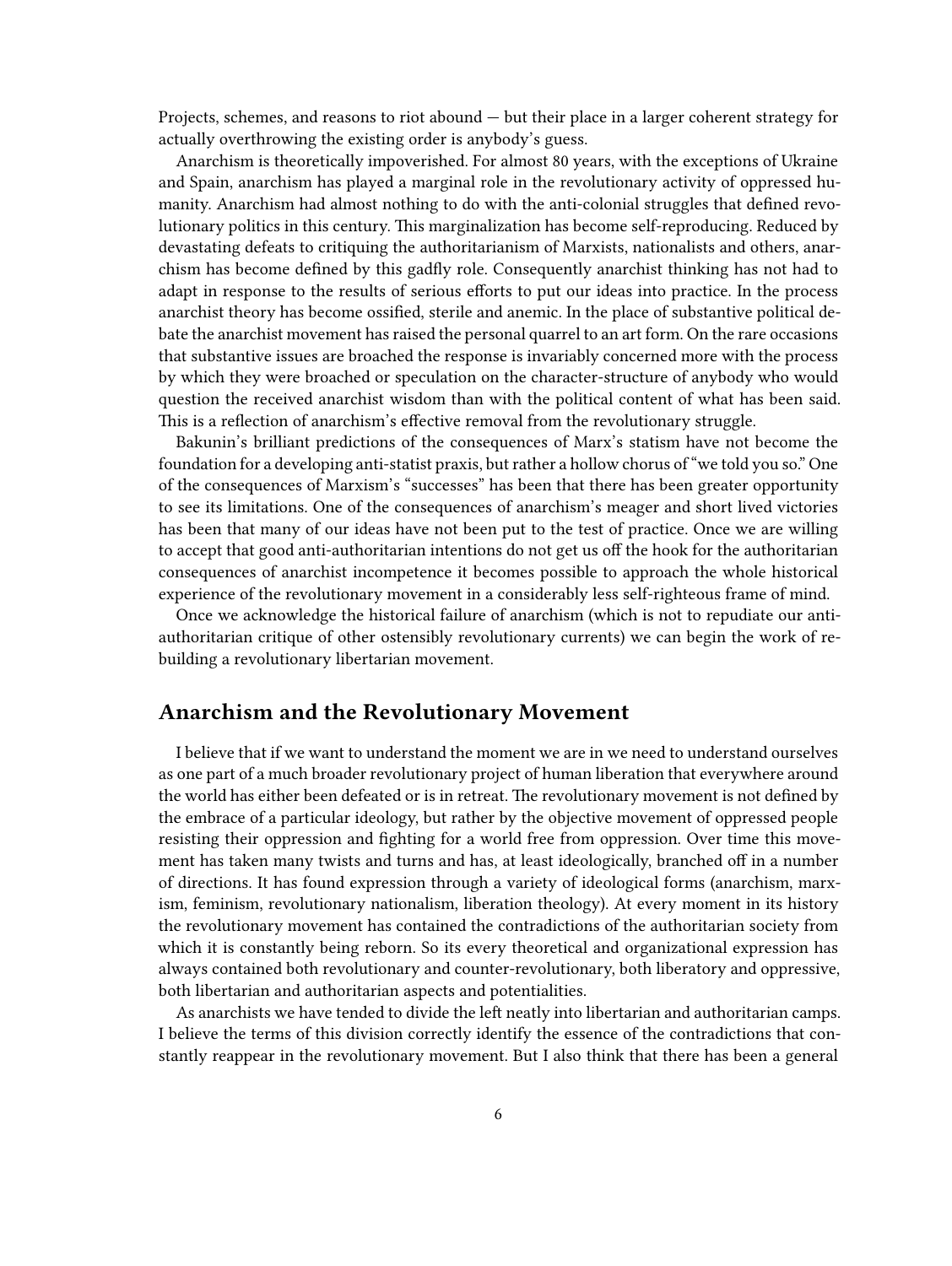tendency to make this division in a mechanical way. There is a tendency, for example, to view the split in the 1<sup>st</sup> International between Marx and Bakunin as setting the terms by which we analyze the whole intervening historical experience. As the inheritors of Bakunin's anarchism we uphold the good works of all anarchists since him and ritualistically denounce the actions of all Marxists in the same period. The consequence of this is to blind ourselves to the counterrevolutionary elements in anarchist theory and practice and the legitimate accomplishments of many marxists (or other "authoritarian" currents).

In opposition to this mechanical or scholastic approach I believe we should look at the whole experience of the revolutionary movement dialectically. We need to identify the aspects of anarchism that effectively crippled it as a credible revolutionary alternative to marxism. We need to examine when and how liberatory currents asserted themselves within marxism. We need to look at the various questions that distinguish various currents within the revolutionary movement. We need to look at these questions not simply in the abstract but in the real historical conditions in which they arose and developed. We need to look not just at the few times anarchists have played a significant role in a revolutionary situation but at all the revolutions of the past century.

Many anarchists, of course, have been willing to embrace particular episodes (workers councils in post-WW1 Europe, Hungary '56, the Shanghai Commune, France May-June '68, Portugal '74) in which explicitly anarchist forces were not major players, as part of the revolutionary libertarian tradition. Obviously this broadens the points of historical reference and is for the good. But the short-lived nature of each of these experiences means that by blaming the appropriate Stalinists or social-democrats for their betrayals, it is possible to avoid answering the harder questions sometimes posed more sharply by those episodes in which clearly defined libertarian forces did not participate.

#### <span id="page-6-0"></span>**Objective Conditions**

It is practically anarchist dogma that every revolutionary situation has the potential to become an authentic libertarian revolution. On the basis of this position the failure of any situation to develop in such a direction is the consequence of the authoritarianism of the various ostensibly revolutionary organizations and parties. The suggestion that the "objective conditions" faced by various revolutionary movements account for the turns they took is routinely ridiculed by anarchists as simply making excuses for the crimes of those authoritarian forces. And certainly there is no shortage of cases in which the suppression of the workers movement, political executions, the imprisonment of dedicated revolutionaries, and so on have been dismissed with casual reference to the "objective conditions." But this does not mean that objective conditions haven't imposed insurmountable obstacles for the revolutionary movement.

Revolutionary situations do not present themselves to us only after we have made perfect preparations for them. They arise suddenly when the old order is unable to maintain its rule. It would be irresponsible in such situations not to try to carry out a thorough libertarian social revolution. But it isn't necessarily the case that it is always actually possible to win everything we want. In this case the revolution will be confronted with choosing between different kinds of compromises or half-measures in order to "survive."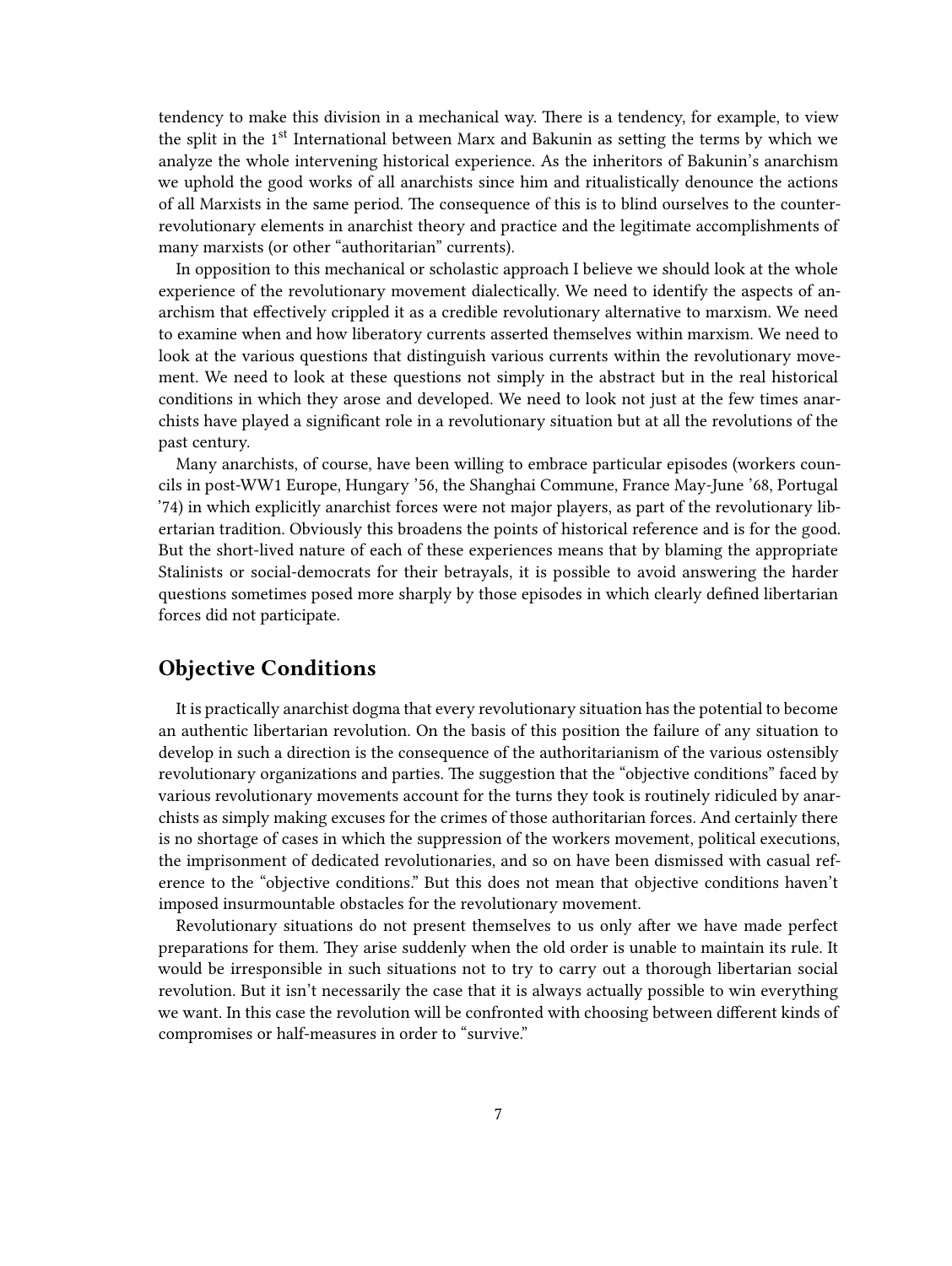The question that confronts revolutionaries is never simply whether the workers (or peasants) are capable of taking control of the means of production, and reorganizing production on democratic and libertarian lines (like the workers and peasants collectives in Spain). Nor is it even whether they are capable of establishing within cities and villages organs of self-government (as in the many cases of workers councils). From the Paris Commune to the Zapatista rebellion we know that these things can be done.

The question is almost always whether they can do these things over a prolonged period of time under conditions of war and general social breakdown. These are the conditions under which revolutionary opportunities are most likely to occur. It is precisely under these conditions that the limits of the revolutionary movement as a whole have revealed themselves.

Anarchists often like to pose the "social revolution" in contrast to the merely "political revolution." For the purpose of distinguishing real social upheavals from mere coup d'états this distinction might be useful. But almost all the "political revolutions" so criticized in fact involved significant elements of social revolution. More importantly it is impossible to imagine a "social revolution" devoid of all the features of a "political revolution." A revolution is a struggle for power and is inevitably a messy affair. If we are not prepared for the fact that future revolutionary situations are going to present us with unpleasant choices then we are not really interested in making revolution.

#### <span id="page-7-0"></span>**Attitude Adjustment Time**

I want to put forward here several connected propositions on the nature of the revolutionary project that I believe challenge some basic anarchist prejudices. The first proposition is that in a world characterized by gross disparities in the level of economic development as a consequence of imperialism it has simply not been possible to overthrow capitalism in most (if not all) of the imperialized countries. Revolutions in those countries have been of necessity capitalist (and usually state capitalist) revolutions that have swept away certain (horribly oppressive) pre-capitalist features of those societies and renegotiated the terms of capitalist exploitation.

The second proposition is that the achievement of a stateless classless society within the territorial limits of a single country (or otherwise defined territory) in a world of nation-states is impossible. Revolutions so confined to a national territory become national revolutions or are crushed. National revolutions can accomplish certain things but not others. The replacement of the old state apparatus with a new ostensibly revolutionary state is necessary to secure many of those accomplishments but we should have no illusions about such a state "withering away" on its own accord. It too will have to be smashed. One of the main things that national revolutions give people is experience in the process of making revolution and a deeper understanding of the complex dynamics of revolutions.

The third proposition (related closely to the second) is that a regular army can only be defeated by another army. Militias or other irregular forms of military organization alone, while capable of heroic resistance, will ultimately collapse before a regular army. The collapse of a national army (almost always precipitated by a military defeat) can create an opening for a revolutionary movement. But if that movement does not create its own army the old order will reconstitute its army or a foreign power will do it for them.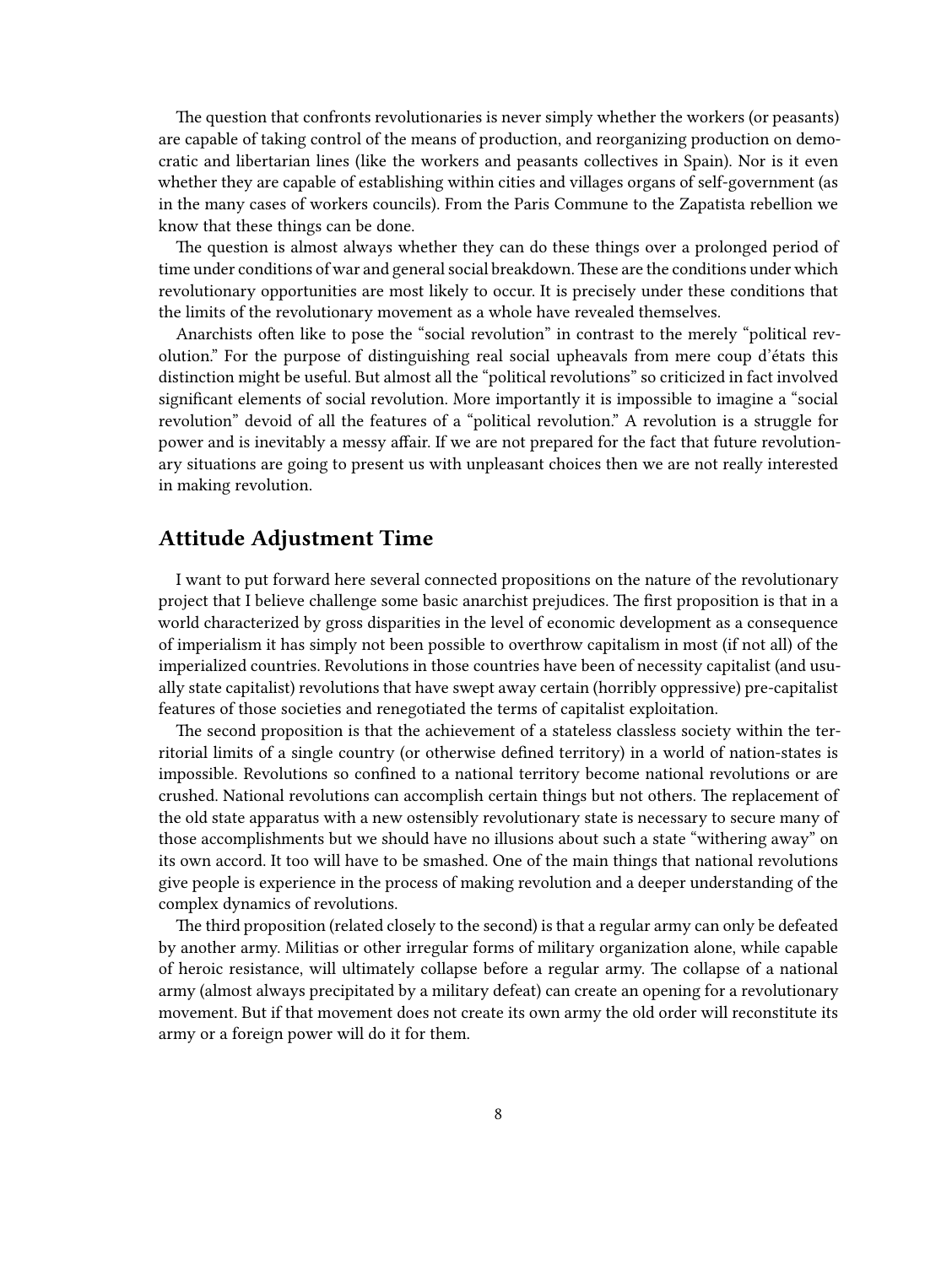The fourth proposition is that only one class has the potential to overthrow capitalism  $-$  the international working class. It must act in conjunction with other classes and social movements to win and the participation of those forces is crucial to carrying out the most thoroughgoing social change, but the working class organized as a revolutionary class is the only single force without which the overthrow of capitalism is absolutely impossible. The fight against patriarchy and racial/national oppression within the working class is necessary for achieving unity within the class.

The rest of this paper will deal with these four propositions in light of the history of revolutions in the 20<sup>th</sup> century.

### <span id="page-8-0"></span>**Unequal Development**

Capitalism is a world system. If certain elements of capitalism appeared initially in the relative isolation of particular national settings, they only came together to form what we would recognize as capitalism as the result of the unparalleled global integration of trade that began in the 15<sup>th</sup> century with the European conquest of the Americas and domination of the trade routes of the Indian Ocean, and the establishment of the trans-Atlantic slave trade and plantation complex. From its inception capitalism has enriched certain countries and enabled them to revolutionize production by looting and subjugating other countries to the economic needs of the ruling classes of the imperialist mother countries. Initially this relationship took the form of extracting wealth from largely self-sufficient societies. Over time it developed into a relationship of dependency in which the imperialized countries were not only a source of raw materials but also crucial markets for finished goods. This dependency meant the deliberate destruction of the self-sufficiency of the imperialized countries. More recently certain imperialized countries have become centers of manufacture within a global market. Dependency on the imperialist centers has been maintained so far through control of developmental capital (the IMF and the World Bank) and the specialization of different types of manufacture in different countries.

The consequences of this unequal development for the project of anti-capitalist revolution are huge. Until recently the exploitation of much of the Third World was carried out through pre-capitalist economic forms (usually and imprecisely called semi-feudal) plugged into and subordinate to the world capitalist market. This meant that the antagonism between capitalism and the producers in much of the world took the immediate form of unequal distribution of land and the resulting super-exploitive landlord-tenant relations.

China is a good example of this. In other areas forced labor was used (as in many parts of Africa under colonialism) or plantation agriculture existed side by side with the peasant economy (as in Cuba). Capitalist forms of production constituted a small fraction of the economy and involved an even smaller fraction of the population. Moreover many of the capitalists involved in this small sector understood that the semi-feudal structure of the society and the domination of their country by the imperialists was an impediment to their own interests. They were potential allies of any peasant movement to seize the land and overthrow the landlords.

The Chinese Revolution must be understood in this context. It was overwhelmingly a peasant revolution that destroyed a very rotten old system, redistributed the land, and established China's relative economic independence from imperialist domination. Only once these fundamental tasks had been carried out did it even become possible for the Chinese Communist Party to talk about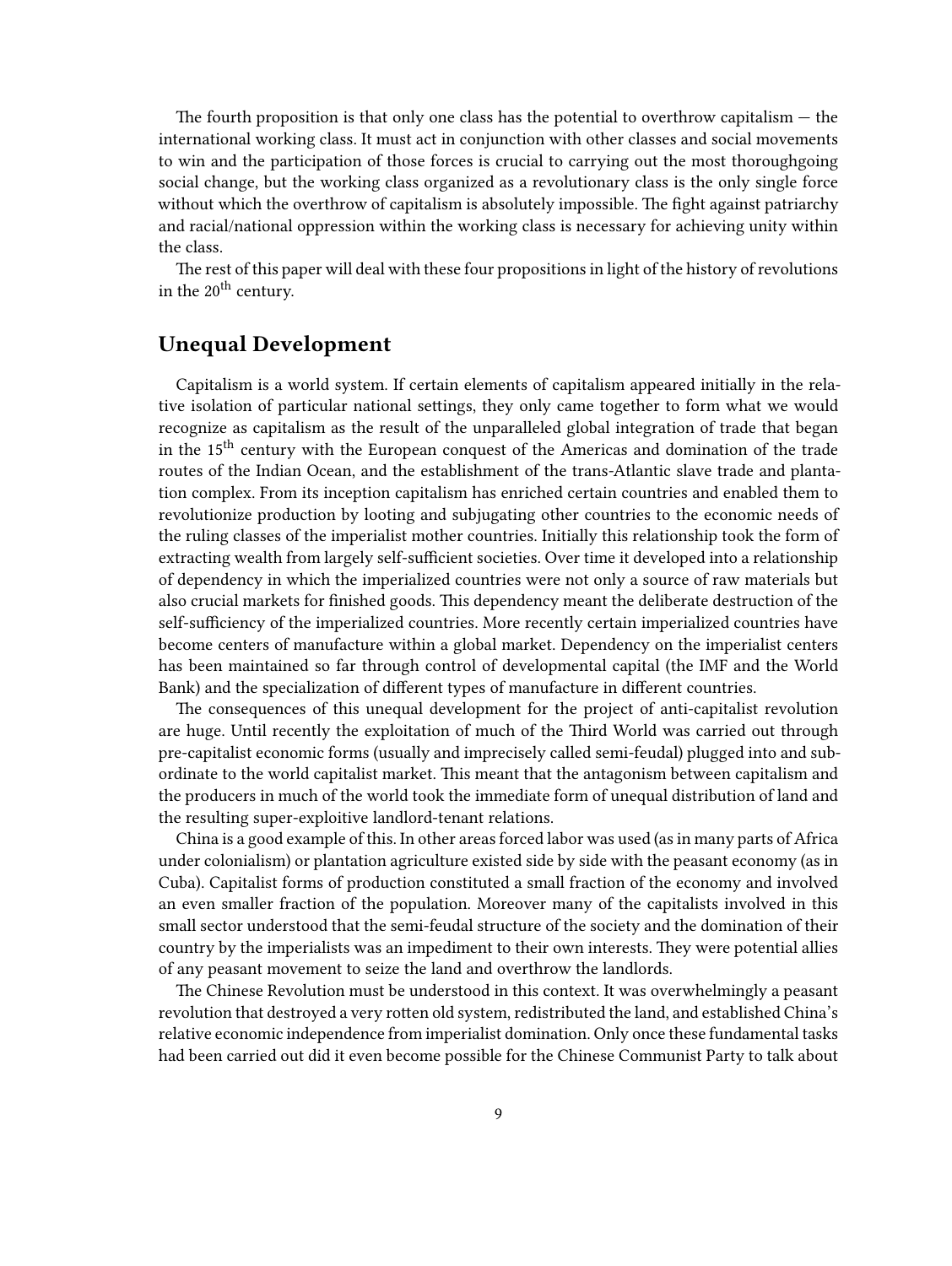what to do with China's puny capitalist sector. The cities had been controlled by the Kuomintang and the only significantly industrialized region, Manchuria, had been under Japanese control. The industrial proletariat, such as it was, did not have either the experience or the organization to take matters into their own hands. Any move to do so would need the active support if not of the peasantry, then of the Communist Party.

Development of industry was crucial to solving a number of China's most pressing problems. The lack of transportation and communications meant that famine-plagued regions were difficult to reach with relief. Mass production techniques were necessary to meet the huge demand for the most rudimentary farm implements (ploughs, carts) and to raise agricultural productivity sufficiently to break the constant cycle of famine. Superficially it might seem like this is an argument that a problem with social-structural causes (famine) required only a technological solution. But the social-structural causes (feudal land structure and dependency on foreign manufactures) expressed themselves significantly in the low technological level of agrarian China. The land could simply not sustain its then current population without a technological as well as a social revolution.

In this context the section of the capitalists who had sided with the agrarian revolution were crucial. They concentrated technical and managerial expertise without which the development of new industry would have been impossible. To simply expropriate them would have meant to drive them into the arms of the Kuomintang. Could the workers who had worked under them take up the slack and run existing enterprises? To a certain extent. But it should be kept in mind that in the wake of a civil war many enterprises were operating sporadically and the workers with the technical expertise to run them weren't necessarily easily found. More importantly the Chinese proletariat was hardly a mature class with a lengthy experience of common struggle informing its self-activity.

But the question wasn't simply one of running the existing enterprises, it was one of dramatically and immediately expanding the industrial base to forestall famine and for that the expertise of the tiny capitalist class was indispensable.

Time was of the essence. The expansion of industry was also necessary to prevent the masses of landless peasants who had crowded the cities as a result of famine and war from returning to a countryside that wasn't prepared to absorb them. Furthermore there was a significant threat of foreign invasion or a U.S. backed Kuomintang invasion from Taiwan. During the Korean War MacArthur openly threatened to invade China.

Furthermore we need to confront the limited political capacities of the peasantry. Could the Chinese peasantry have abolished capitalist relations (wage labor in particular) and set about a non-capitalist process of development to solve their considerable problems? The peasantry had accomplished many things. On the village level they had taken over control of the administration of village affairs from the corrupt landlord elites and had carried out the dramatic redistribution of land. Leaving aside for the moment the crucial role of the Communist Party in these accomplishments we can note that this peasant control of administration extended to greater and lesser degrees upwards to the county or even provincial level. But as one moves up the hierarchy one encounters more and more reliance on the Communist Party cadres, and more and more reliance on educated cadres from non-peasant backgrounds.

We can interpret this fact two ways. On the one hand it is an expression of the ultimate dominance of the Communist Party and its regime by a relative handful of intellectuals from middleclass or landlord backgrounds. On the other it is a simple reflection of the fact that the over-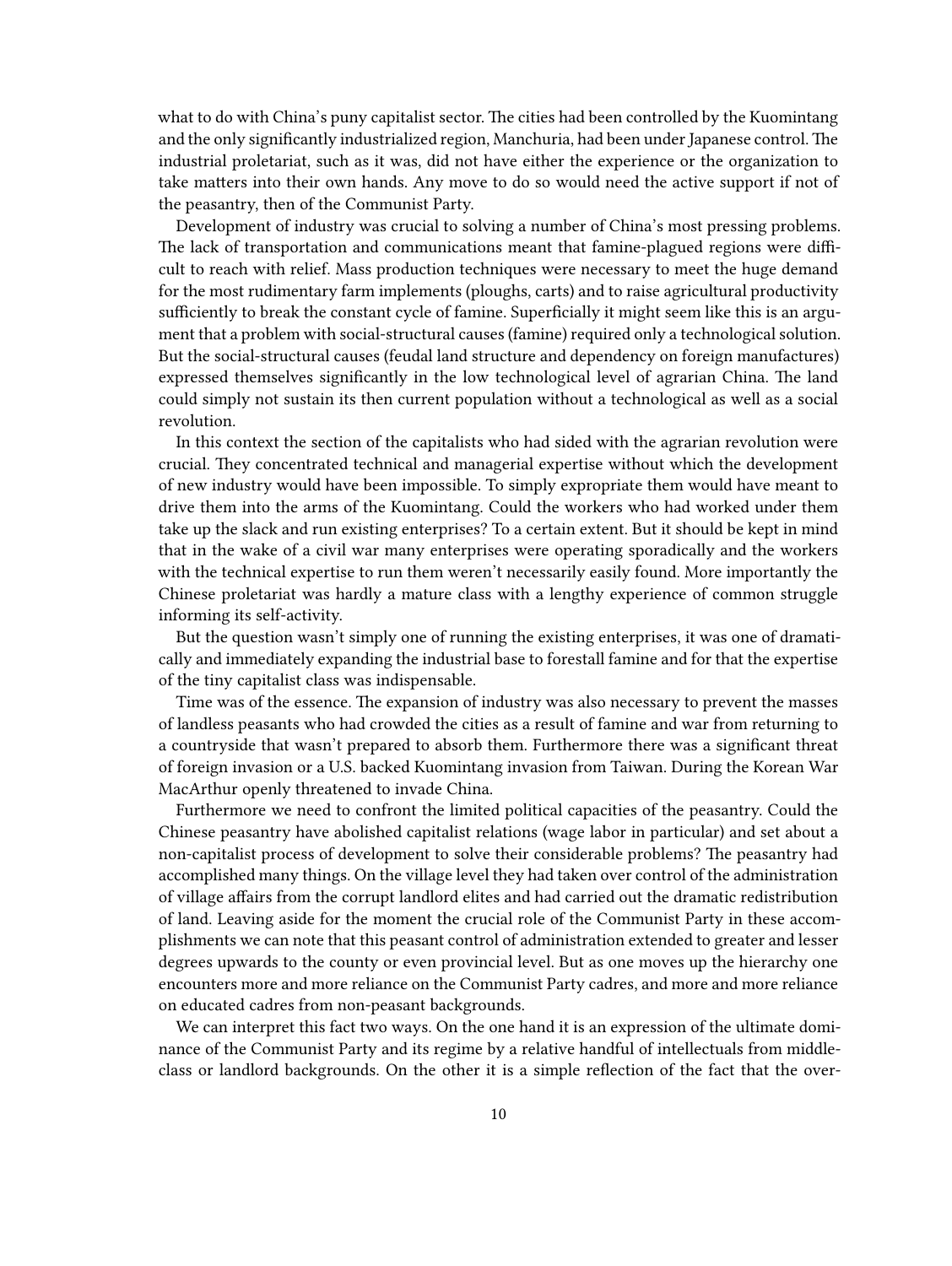whelming majority of the Chinese peasants were illiterate and that the literate supporters of the revolution (whether of non-peasant background or taught to read by the Party or the People's Liberation Army) were in the Party. These different ways of looking at the same fact are not contradictory. Together they reveal the class character the Chinese Revolution had and also why it probably couldn't have had any other.

The Council Communist Anton Pannnekoek in his 1940 article "Why Past Revolutionary Movements Have Failed" linked the inherently capitalist nature of revolutions in the periphery to the problems of the proletarian revolution in the imperialist centers. He argued that the underdevelopment of Russia meant that the capitalist revolution there could not be carried out by the bourgeoisie but rather by a new bureaucratic capitalist class drawn mainly from the intelligentsia. This new capitalist class leveraged the prestige of the thwarted proletarian revolution in Russia to dominate the revolutionary workers movement in the West and thereby diverting the self-organization of the proletariat in the most advanced capitalist countries. This is one way in which the unequal development of capitalism has resulted in the unequal development of the revolutionary movement. Pannekoek doesn't deal with the role of imperialist super-profits in effectively buying off at least a section of the workers movement, but that fact too must inform our understanding of why the  $20<sup>th</sup>$  century has been characterized not by international proletarian revolution but by peasant-based national capitalist revolutions.

Only as an abstraction can freedom be absolute. In the real world freedom is always conditioned by the social context in which it exists. Freedom can not be defined simply in terms of the absence of constraint but must also refer to the power to make the decisions that affect one's life. It is impossible to rule a society if you don't understand how it works. So, in a hunter-gatherer society that sort of power depends on different things than it does in an industrialized society. A crucial feature of class societies is that they deny the exploited classes access to the things they would need to rule. Revolutions in a certain sense are the process by which an oppressed class obtains those things. But, because class societies inevitably combine old and new methods of exploitation, different oppressed classes are better positioned to make the revolutionary leap and to take control of society.

In the 13<sup>th</sup> century the technological level of society was such that one could perhaps imagine the peasantry taking control of society as a whole and establishing some sort of agrarian communism. In the 20<sup>th</sup> century it is an impossibility (though Pol Pot gave it a shot). The peasant is enmeshed in a global system of capitalism, the deeper workings of which are obscured from the vantage point of life in a small village. In contrast the urban worker is exposed in a thousand ways to the complex operations of the world system. The problem of course is that, as a consequence of the unequal development of capitalism around the world, it has been the life conditions of the peasant and not the proletarian that have fueled the major revolutions of the century. But precisely because the peasantry as a class is so poorly prepared to administer a capitalist society (even an underdeveloped one), that those revolutions have ultimately carried new minority ruling classes to power.

## <span id="page-10-0"></span>**Anarchism in One Country?**

The Spanish Revolution and its suppression demonstrated in the starkest terms one of the central problems of anarchism. The Spanish Revolution was the product not simply of the global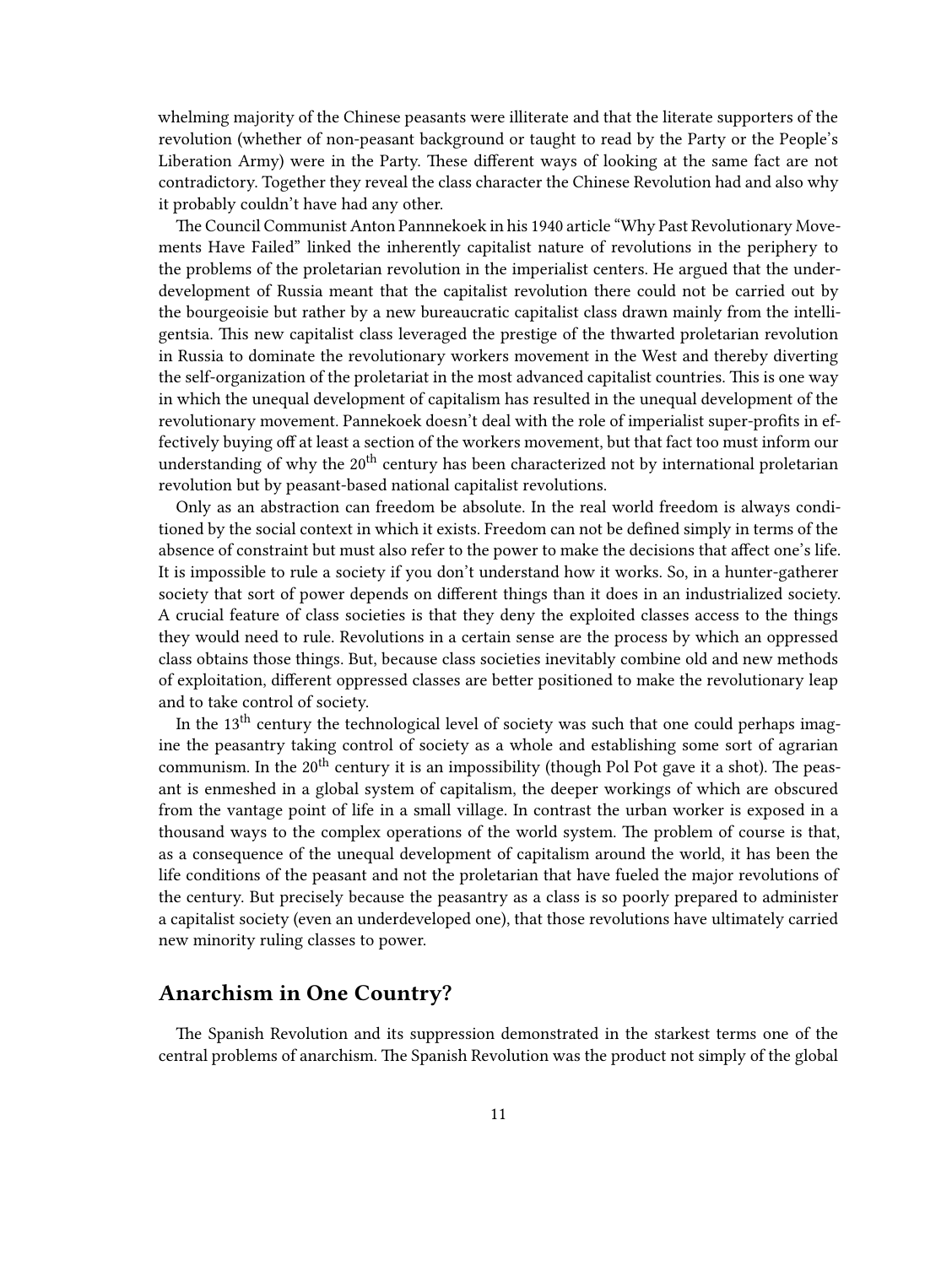class struggle, but of its particular features in Spain. A particular chain of events reflecting the particular character and history of Spain lead up to the moment when the Spanish peasants and workers were able to seize control of the fields, factories and workshops. Every revolution arises from the failure of a particular state in a particular moment. In Spain the Republican government crumbled in the wake of Franco's military revolt. Power was lying in the street, and the anarchist movement, the most powerful force among the workers and peasants, took it.

I am emphasizing the particularly Spanish character of the Spanish Revolution to make clear the simple fact that while the Revolution was able to count on a certain amount of international solidarity, the conditions that had produced the revolution were not to be found elsewhere and therefore the prospects for the revolution to spread were limited. But that didn't mean that the Revolution took place in isolation. Italian and German fascism sent troops, arms, and planes to support Franco's armies. The Soviet Union leveraged its support for the Republic for the creation and control of a counter-revolutionary regular army. If the Republican Government couldn't subdue the Revolution and the fascists couldn't drown it in blood there is no reason to expect that other foreign powers wouldn't intervene. Their short-term interests in retrieving control over expropriated enterprises and their long-term interests in preventing the Revolution from becoming an international example meant they would have no choice but to intervene militarily.

There are basically two reasons it is impossible to create a stateless classless society within the confines of single country. The first is economic and the second is military.

The economic reasons are important. As discussed above capitalism is a world system. This means that no country is self-sufficient. Obviously some countries have more or less potential for self-sufficiency, but certain problems are effectively universal. Some countries, as a consequence of their population, simply could not hope to meet their own food needs. This is the case for many of the smaller more densely populated industrialized countries. Some countries, as a consequence of their underdevelopment under colonialism, don't have the means of producing manufactured goods (clothing, tractors, etc…) on which they depend. And practically all countries are dependent on at least a few strategic minerals that simply don't exist within their borders. Chromium, for example, is necessary for all sorts of machine parts. It is concentrated largely in Southern Africa. Similarly much of the world is dependent on foreign petroleum.

The point here isn't that one can't imagine the eventual creation of a self-sufficient economy within a particular country, but rather that the economies that revolutionaries inherit are not self-sufficient and the severing of international trade (by either the revolutionary forces or by foreign powers) will have very disruptive consequences. These are two-sided. First, industries that depend on foreign materials will stop functioning and people will no longer have access to goods that are only available from abroad. Second, economic sectors that produce for the international market, will either cease to produce or will produce goods for which there is no domestic demand.

The situation of Cuba is instructive here. Many of the economic problems that confronted the Cuban Revolution would have been just as present if that revolution had a libertarian character. Cuba's economy was classically dependent. Sugar and tourism brought in the cash with which to purchase foreign goods including food, medicine, clothing, petroleum, and automobiles. In the intervening 37 years it is a scandalous consequence of the relations developed with the Soviet Union that Cuba has not converted its agricultural sector to become self-sufficient in food. The result is that Cuba now faces the same problem it would have faced then: how to make that conversion without access to foreign capital. The technology involved in growing, harvesting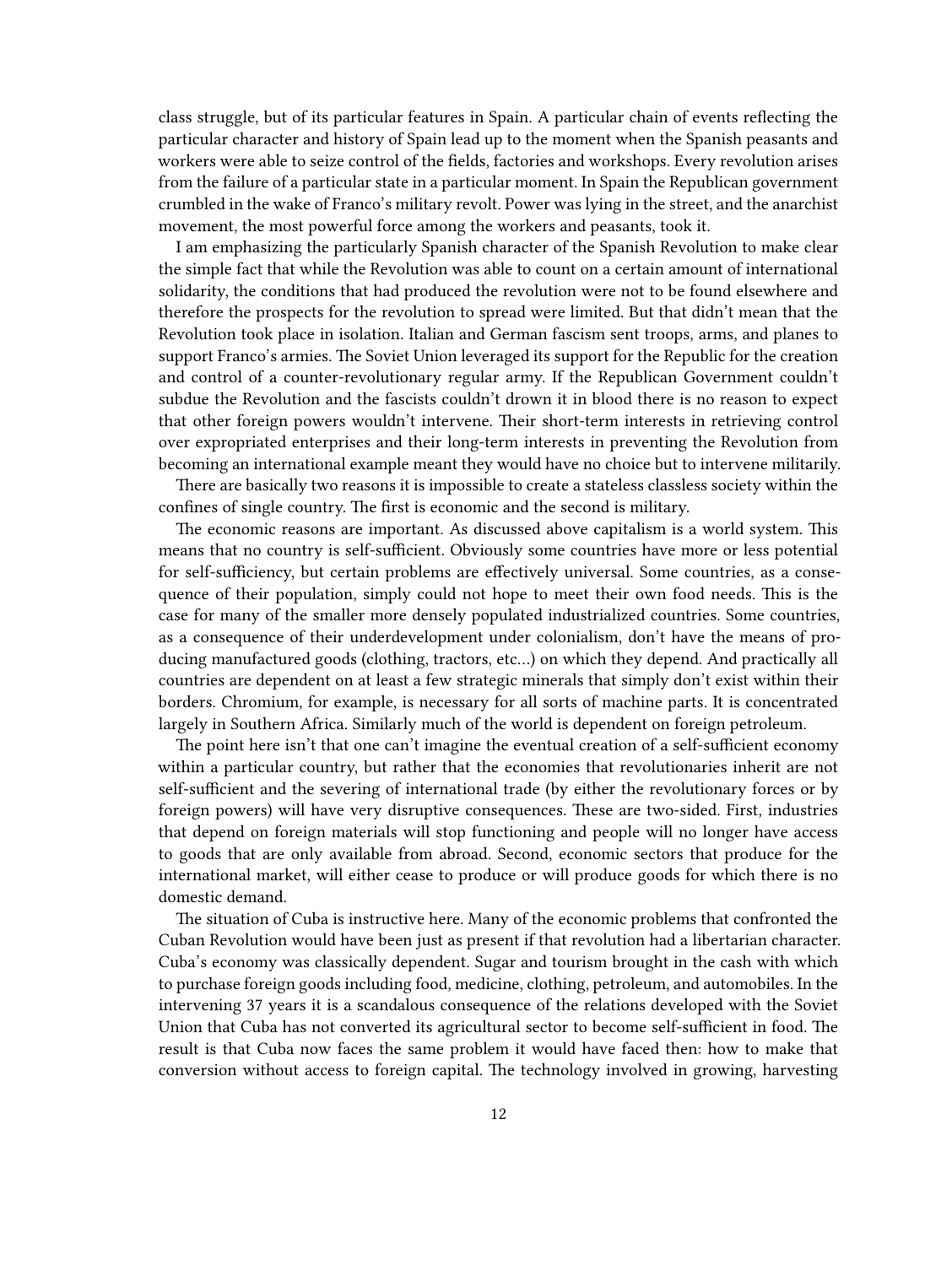and processing sugar is not the same as that involved in producing rice or produce. It is not a simple matter to knock down all the sugar cane and begin growing grains and vegetables. It takes time to get a whole new kind of agriculture going. How are people going to eat in the meantime?

The practical answer inevitably is that dependence on the world market can only be reduced in steps. But so long as people are producing for the world market they can not be said to have smashed class society altogether  $-$  they continue to be exploited by an international capitalist class. To make matters worse the refusal of parts of the world market to trade (as in the case of the U.S. embargo of Cuba) drives down the price that the goods will command on the world market. The only way to recover that lost profit (for there is no point in engaging in international trade if it doesn't generate profits that can be invested in making the country self-sufficient) is to raise the level of exploitation of the producers. Worse, the administrative apparatus of the revolutionary regime, whether it is called a "workers state" or "a federation of free collectives" is the body that must do the exploiting. Good intentions are feeble protection against the logic of the world market. How does the apparatus respond when the producers, entirely in the spirit of the revolution, say that they will not be exploited and go on strike?

This is precisely the dilemma that has confronted every revolution that has survived longer than a year. For avowed statists like Marxists it is not much of a dilemma. But for anarchists it is profound.

The second obstacle to the creation of a stateless classless society in a single country is military. Thoroughgoing social revolutions, even if contained in a single country, are a profound threat to the international capitalist order. Every such revolution that has not been crushed internally has had to face some degree of foreign military intervention. The motivations of the individual countries don't even have to be so farsighted as the maintenance of world capitalism. Often enough the revolution threatens foreign investments that the foreign power decides it must defend. Even when this is not the case the turmoil of a revolution can seem like a golden opportunity for a foreign power to establish or widen its foothold in a country.

There is no reason to suppose that if the Russian Revolution had taken a different course (if the anarchists had gotten their shit together, or if the Soviets had been able to resist subordination to the Bolshevik Party structure), that it wouldn't have faced invasions by 14 foreign powers in support of the Whites in the civil war.

It is impossible to repel a foreign invasion without a military force of one's own. Making war, even a war of resistance, has a certain authoritarian logic to it. War is about killing people and sending some people off to die so that others might live. It is, unfortunately, not mainly about killing the class enemy, but rather about killing the other oppressed people, often conscripts, who make up the enemies army. Even if one's strategy depends on mutiny or mass defections within the enemies army it will still be necessary to kill people. The reason is simple. Soldiers mutiny or defect in significant numbers only when the threat of being killed in battle is plausibly greater than the threat of being shot for insubordination. This is the smart thing to do. Therefore armies maintain their internal discipline in part by convincing their troops that being shot for insubordination is a certainty. For an army to fall apart it must face some sort of military defeat.

Anarchists sometimes claim that decentralized, non-authoritarian structures are inherently so much more efficient than centralized authoritarian ones that these principles should be applied to military operations. This is the express route to anarchist martyrdom. If anarchist principles can accommodate turning groups of human beings into efficient killing machines there is a problem. But if they can't there is another problem. It is the second situation that we face: making war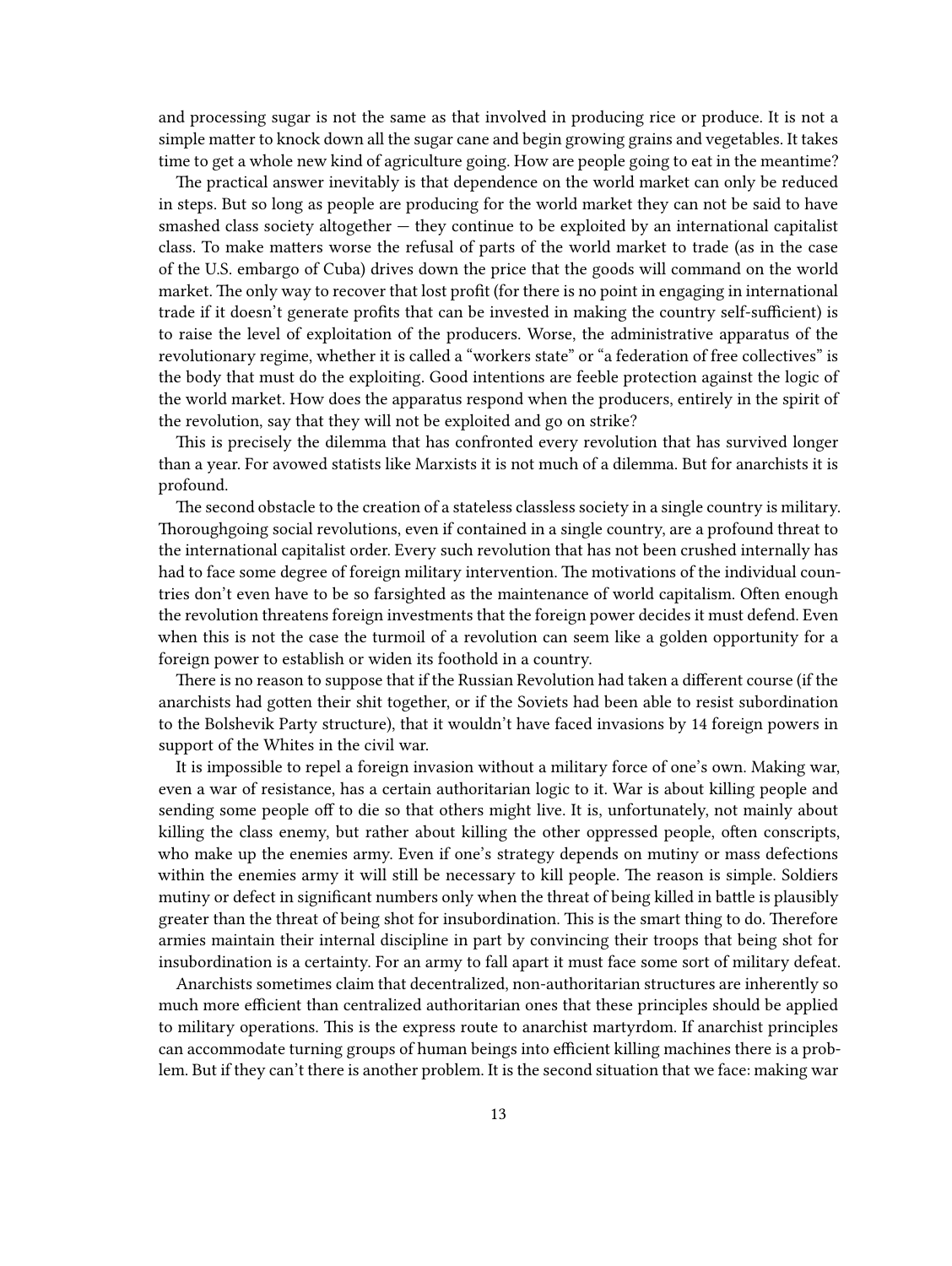means compromising anti-authoritarian principles. In so far as a military force has as its aim the defeat of other military forces within a given territory it is acting to create a monopoly on organized violence — a defining feature of the state. Is it possible to create a truly anti-authoritarian military structure that corresponds with the relative decentralism of a libertarian society and that is able to defend that society from external (or internal) military threats? I will try to answer that question in the next section.

### <span id="page-13-0"></span>**The Revolutionary Army**

The anarchist movement has basically two major experiences with trying to organize its military power in defense of its revolutionary gains: in Ukraine and in Spain.

The anarchist literature on the Ukrainian experience is considerably less extensive than that on the Spanish experience, but a couple points are worth making about it. While the Revolutionary Insurgent Army of the Ukraine (Makhnovists) conducted massive collectivization of land in the zones of its control, the Ukrainian peasantry was not heavily imbued with anarchist thinking. The Makhnovist movement rose up as a result of the Brest-Litovsk agreement in which the Bolsheviks ceded Ukraine to Austrian and German Imperialism. But like the rest of the old Russian empire Ukraine was in the throes of a social revolution as the peasantry was seizing the land. The Ukrainian Confederation of Anarchist Organizations (Nabat) saw in this situation an opportunity to build under anarchist leadership a military force that might carry forward the revolution and expel the foreign imperialists. And that is precisely what they did before they were crushed by the Bolshevik Red Army.

The Ukrainian peasantry embraced anarchism in so far as the anarchist army could protect what they had won in the revolution. The Insurgent Army was a guerilla army. It operated within a region about 150 miles in diameter, populated by 7,000,000 people. In organization it stood midway between the sort of indigenous "bandit" formations that consistently arise from peasants in remote or unstable regions and what I will later define as a mature revolutionary army. It did not have the same worked out anti-authoritarian structure as the anarchist militias in Spain started out with.

Once the Makhnovists had defeated the White forces of Generals Deniken and Wrangel they were in turn defeated by the Red Army. The territory controlled by the Makhnovists was highly unstable. It was subject to periodic occupation by White and foreign forces. The tenacity of the Makhnovists resistance led to the disintegration of the White forces and the withdrawal of the foreign ones. The Red Army was beating down and absorbing irregular peasant forces all over the former Russian empire. Makhno's proved the most difficult to defeat, but ultimately they too fell.

The military reasons are straightforward. Irregular forces like Makhno's can sustain themselves perhaps indefinitely in geographically remote hinterlands. But Ukraine was not such a region. The Brest-Litovsk agreement and the general social collapse of Russia created a momentary opening into which Makhno's forces stepped. But the consolidation of Bolshevik rule in the rest of Russia and the decision of the imperialists to abandon Ukraine meant the closing of that window. It is important to note that in spite of all the anarchist slogans the program of the Makhnovists in practice was not much different from that of later peasant revolutions (like the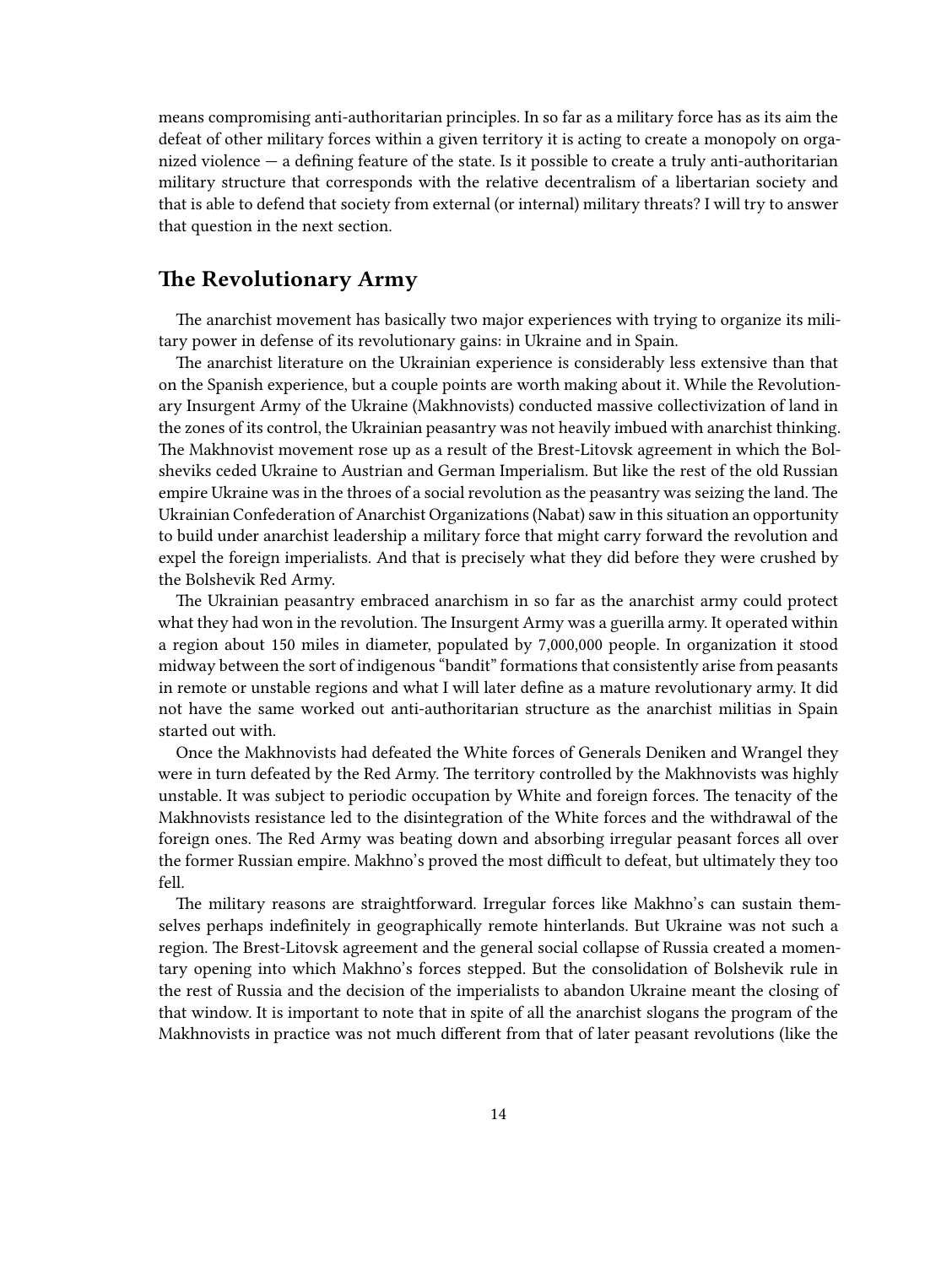Chinese), namely: redistribution of the land, more or less voluntary collectivization, and expulsion of the imperialists (national independence).

If there is any doubt that the Ukrainian Revolution was limited in what it could hope to achieve within its own borders the words of the Nabat in calling for the creation of the Insurgent Army should settle the matter:

"4. With regard to the external attack on the social revolution by Western and other imperialist powers, the anarchists have always relied and will continue to rely not on the regular Red Army, not even on an insurgent war, but on the inevitable collapse of imperialism and its armed forces through the unfolding world-wide revolution"

It shouldn't be necessary to note that there wasn't anything inevitable about the collapse of imperialism on which the Ukrainian anarchists were relying.

The Spanish Revolution had a somewhat different character. Almost 70 years of anarchist education and agitation had prepared significant sections of the Spanish working class and peasantry for a libertarian revolution. When the moment came in July 1936 millions of Spaniards had in their minds what the anarchist reorganization of their society would entail. And they applied the same libertarian principles to the military formations they created: the militias.

The militias were drawn from various factories or neighborhoods or villages and each one had a distinct identity in accordance with its origins. The militias were organized into columns which in turn elected delegates that were to carry out some of the functions of officers, but without the automatic authority that officers commanded. The anarchists were not the only ones to organize militias. The socialist workers of the UGT, and the various parties like the POUM, also organized militias.

The militias, at least initially, were the picture of decentralism and non-authoritarianism. And the military consequences were disastrous. Anarchist accounts of the operations of the militias heavily overemphasize their occasional heroic victories and minimize their frequent defeats or simply blame them on the refusal of other forces to provide them with the arms they needed. But while the militias certainly fought courageously, their decentralism and lack of discipline was as much their downfall as the "treachery" of organizations that never should have been trusted in the first place.

Anarchists studying Spain should be careful about taking their own propaganda too seriously. The lack of internal discipline made for acts of tremendous stupidity from a military point of view. Militia members would regularly abandon their positions when boredom set in. The absence of any sort of unified command structure meant that every proposed coordinated military action involving different militias, let alone ones from different political tendencies, had to be discussed and modified and approved before it could be carried out. In this process crucial time was often wasted and military opportunities lost. When coordinated actions were carried out the modified plans were often greatly reduced in scale, often to the point of making them irrelevant. Militias jealously refused to share materiel with each other. Observers of all perspectives noted how militias of each organization took a certain delight in the defeats suffered by the militias of other organizations.

The simple fact of the matter is that wars can not be won in this way. Militias can play an important role in defending the gains of a revolution, in organizing irregular warfare within a circumscribed region, and in suppressing counter-revolutionary activity within the zone of a revolution. But without a regular army of its own the revolution can not hold back the advances of an invading army.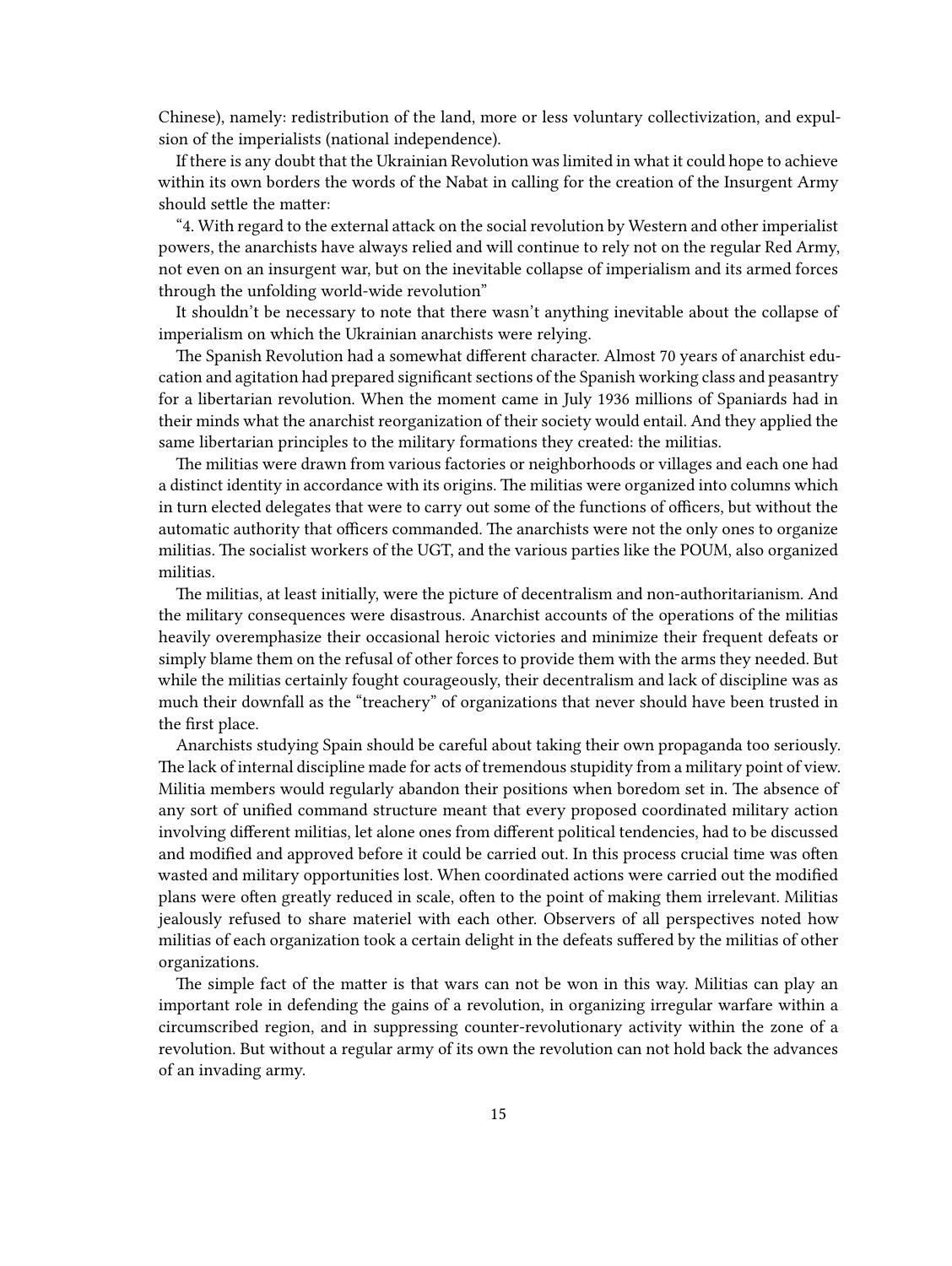The reasons are simple and it is borne out by the whole history of military conflict. An army with a unified command going up against a "decentralized" force will set about to identify its weakest units and concentrate its first attacks accordingly. The decentralized forces lacking a unified command will be unable to quickly redeploy troops to the weak area in the way that a regular army can. Similarly when a coordinated offensive needs to be carried out certain troops will be put in considerably greater danger than others. In a decentralized structure such decisions are subject to rejection by the units most likely (or even certain) to take the heaviest losses. This means that the decentralized military structure can only deploy its most courageous or selfless units in such situations. It's not difficult to see how such a practice would result in the rapid weakening of the decentralized structure as it sacrifices its best forces or backs off from battles that can be won. Conversely the boldest units in a decentralized force are more likely to expend themselves in heroic but ultimately pointless acts of self-sacrifice.

There is a reason that the world is dominated by regular armies with unified command structures. It is not because the states of the world simply find their authoritarian form more agreeable in spite of its comparative military inefficiencies. If that were so states would be constantly striving to obtain the benefits of decentralism in military matters (as they sometimes do in other matters in which decentralism is in fact more efficient). But the military remains the most centralized institution in any society, it authoritarianism the model by which less authoritarian institutions are judged.

One can of course conceive of a perfectly functioning decentralized military structure in which the grasp of military science is so evenly spread out that it makes no errors and goes on to win. But in the real world all such plans run into friction from the flesh and blood people who are supposed to carry them out. Wars are won not by those who concoct perfect plans, but rather by those whose plans are best able to absorb the consequences of their own imperfection. In military matters a reliable command structure enables the most rapid response to setbacks.

If we are ready to concede (as the Spanish anarchists ultimately did) that making war involves compromising anti-authoritarian principles we need to look at precisely what measures need to be taken to prevent those compromises from undoing the whole revolutionary project. It seems that there are a number of basic things here: the election of officers, the elimination of unnecessary social distinctions between officers and their troops, a commitment to developing the leadership skills of the rank and file in opposition to relying on officers from the old regime and the like. But these things can't hide the fundamentally authoritarian nature of an army: absolute subordination to the command structure, drills that psychologically prepare soldiers to take orders, the suspension of basic democratic rights in the course of military engagements and so on.

Recognizing the necessity of an army doesn't mean accepting any old army. One of the central issues in the Spanish Revolution was the attempt to incorporate the militias into a new regular Republican army. Much of the impetus for this militarization came from the Communist Party, which by virtue of its connections with the Soviet Union, was prepared to dominate the command of such an army. The anarchist and POUM militias resisted this process in varying degrees. Ultimately most of the anarchist militias were either incorporated into the new army or broken up by it. One group that resisted militarization were the militias at the Gelsa front. Instead of joining the army they returned to Barcelona and constituted themselves as the Friends of Durruti. The Friends of Durruti played a pivotal role in the May 1937 events in Barcelona, calling on the anarchist forces to maintain their barricades when the CNT leadership was preaching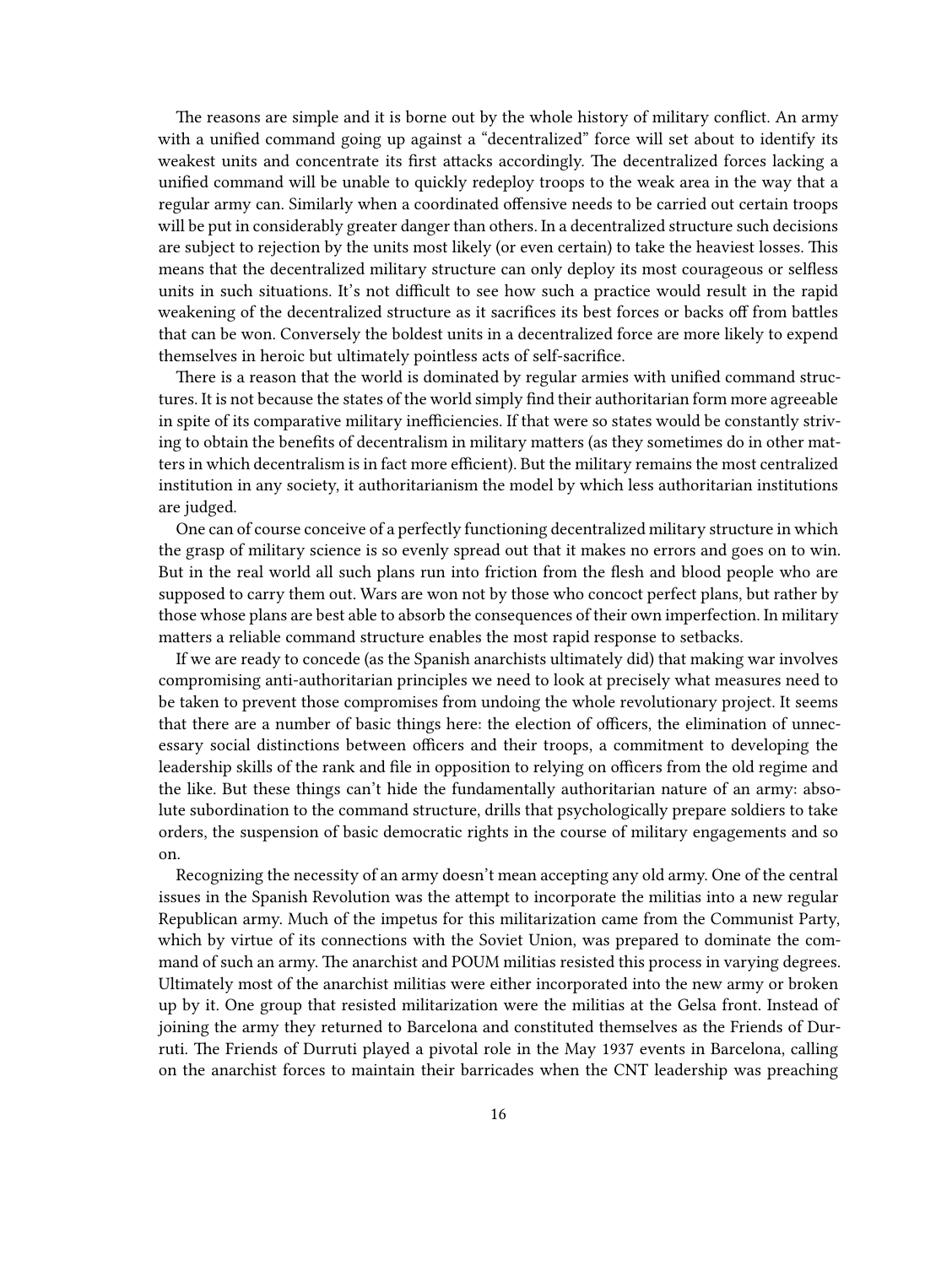conciliation with the Communists. After these events the Friends of Durruti issued a pamphlet "Towards a Fresh revolution" that analyzed the defeat of the Spanish Revolution and put forward proposals for its regeneration. Unlike anarchists today who see the Spanish militias as the model of anarchist military organization the Friends of Durruti had seen them in action and proposed in opposition to either the Republican army or an exclusive reliance on the militias the revolutionary army:

"With regard to the problem of the war, we back the idea of the army being under the absolute control of the working class. Officers with their origins in the capitalist regime do not deserve the slightest trust from us. Desertions have been numerous and most of the disasters we have encountered can be laid down to obvious betrayals by officers. As to the army, we want a revolutionary one led exclusively by workers; and should any officer be retained, it must be under the strictest supervision."

In this quote there is the usual anarchist equivocations. The defeats of the militias are the result of betrayals, but the solution is a revolutionary army. We want the workers in control but we know we will need the expertise of professional officers. This is nonetheless a considerable improvement on the naive celebration of the militias that passes for anarchist military thinking today.

The question of the character of an authentically revolutionary army is important. The Friends of Durruti correctly identify the class character of the army and its command as crucial in determining its role in the revolution. So far we have spoken of the army entirely in its role as defender of gains already made by the revolution. The obvious next question is what role can a revolutionary army play in enlarging the revolutionary zone, in effect bringing the revolution to new areas. This would certainly have been a question if a revolutionary army in Spain had been able to defeat Franco's forces and take territory that had up to that point not been touched by the Revolution.

Historically many armies have started out with revolutionary objectives. John Ellis's Armies in Revolution, is a valuable treatment of much of that experience from the point of view of a military historian. Ellis argues that every revolutionary army from Oliver Cromwell's New Model Army to and including the Soviet Red Army was an army in the service of a minority class. He upholds the achievements of Makhno's Insurgent Army in the face of criticisms by the Bolsheviks. He doesn't treat the Spanish Revolution (perhaps because it offers no example of an authentically revolutionary army). Finally he points to the People's Liberation Army in China as the single example of an army that carried out the revolutionary class program of the oppressed majority, namely the comprehensive redistribution of land to the poor peasantry. I have argued earlier that the Chinese Revolution was ultimately a capitalist revolution, and I would argue that the PLA carried out, at least up until 1949, a program that was consistent with the common interests of the peasantry and the aspiring new capitalist class represented by the leaders of the Communist Party. In spite of these qualifications I would argue that the Chinese experience is still an important one from the point of view of trying to develop a revolutionary libertarian military strategy.

## <span id="page-16-0"></span>**The Revolutionary Class**

The problems posed by the Chinese experience are fundamentally the product of China's underdevelopment and the fact that the only class that can hope to overthrow capitalism, the pro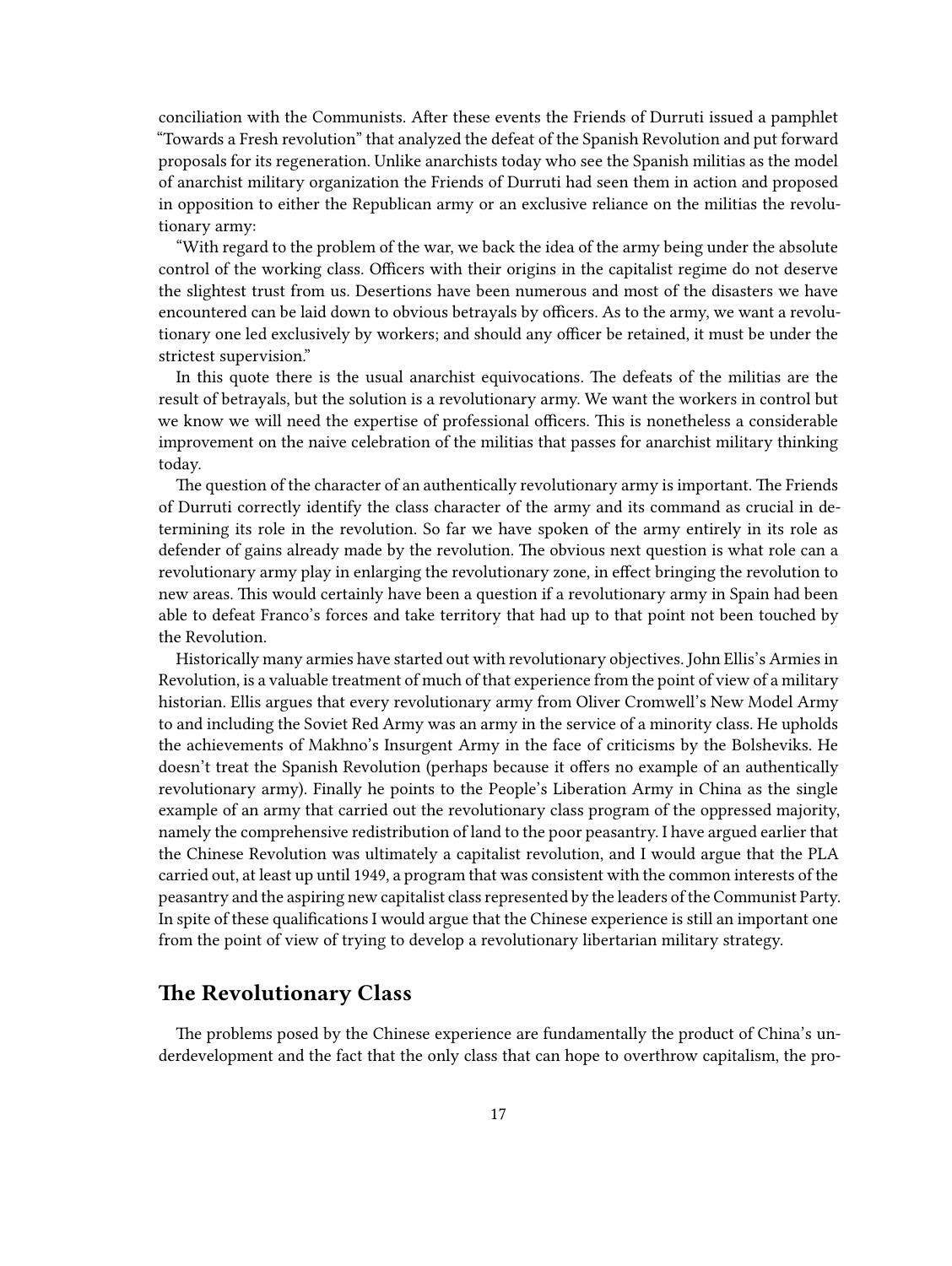letariat, was almost absent from the Chinese political landscape. I have referred earlier to the problems posed by a class which developed historically under pre-capitalist conditions taking over a national economy that is already integrated into world capitalism. There is in anarchism a certain tendency in upholding peasant revolts to avoid their inherent limitations. Whatever the situation once was it should be clear now as the globalization of capitalism accelerates out of the control of any single national capital that the only class that has a hope to take on this system is the international working class. The overwhelmingly middle-class composition of the anarchist movement in the U.S., and the dogmatic invocation of the working class by the various marxist sects, make many anarchists reluctant to take an explicit stand in favor of a working class orientation. Instead the working class is seen as one of many points of reference or "identities" that taken together are going to carry out the revolutionary process. The pluralism of this position is its singular virtue. But by treating economic classes in the same ways that we treat ethnic or sexual identities we lose sight of the fact that it is capitalism that couples oppression with a profit-generating exploitation that fuels its constant and dynamic expansion into new territories and new areas of our lives (including ethnic and sexual identity).

Immigration and the transnational movements of capital are increasingly making the abstract notion of an international proletariat a lived reality for hundreds of millions of people. The rapid urbanization of the Third World increasingly means that it is the proletariat and not the peasantry in those countries that is best positioned to challenge neo-colonialism. The proletariat should not be viewed as a monolithic entity represented by a single party (a la the various currents of Marxism) but rather as a contested body whose unity is contingent on the freedom of its different parts to fight for their interests within it. The fight for women's liberation or the recognition of the rights of various ethnic groups then are not battles to be put off until after the proletariat seizes power globally, but are necessary precursors to that seizure of power that clarify the revolutionary orientation of the proletariat.

## <span id="page-17-0"></span>**Conclusion**

I have sought in this paper to draw out some of the failures of the anarchist movement. I am not arguing here for the abandonment of a generally anti-authoritarian orientation, or a modification of the ultimate goals of anarchism. I am arguing however that the viability of those goals is contingent on a number of factors and that anarchists have resisted facing these political realities with the result that anarchism has withered as a credible revolutionary alternative to the failed ideologies of marxism and the various nationalisms.

It is not clear to me that anarchism, as defined by its historical practice over the past century, offers an adequate framework for rebuilding the revolutionary project on libertarian foundations. It is clear to me that while the historical experience of marxism is invaluable, and while marxism offers important analytical tools for understanding the world we live in, that marxism as an overarching philosophical framework has proven to be irretrievably authoritarian.

There is a crying need for the development of a new body of revolutionary theory that breaks decisively with the dogmatism and political shallowness of anarchism as well as with the authoritarian essence of marxism.

Any new theoretical approach to the revolutionary project must confront not just the important historical experiences addressed in this paper but also the new conditions we face, in par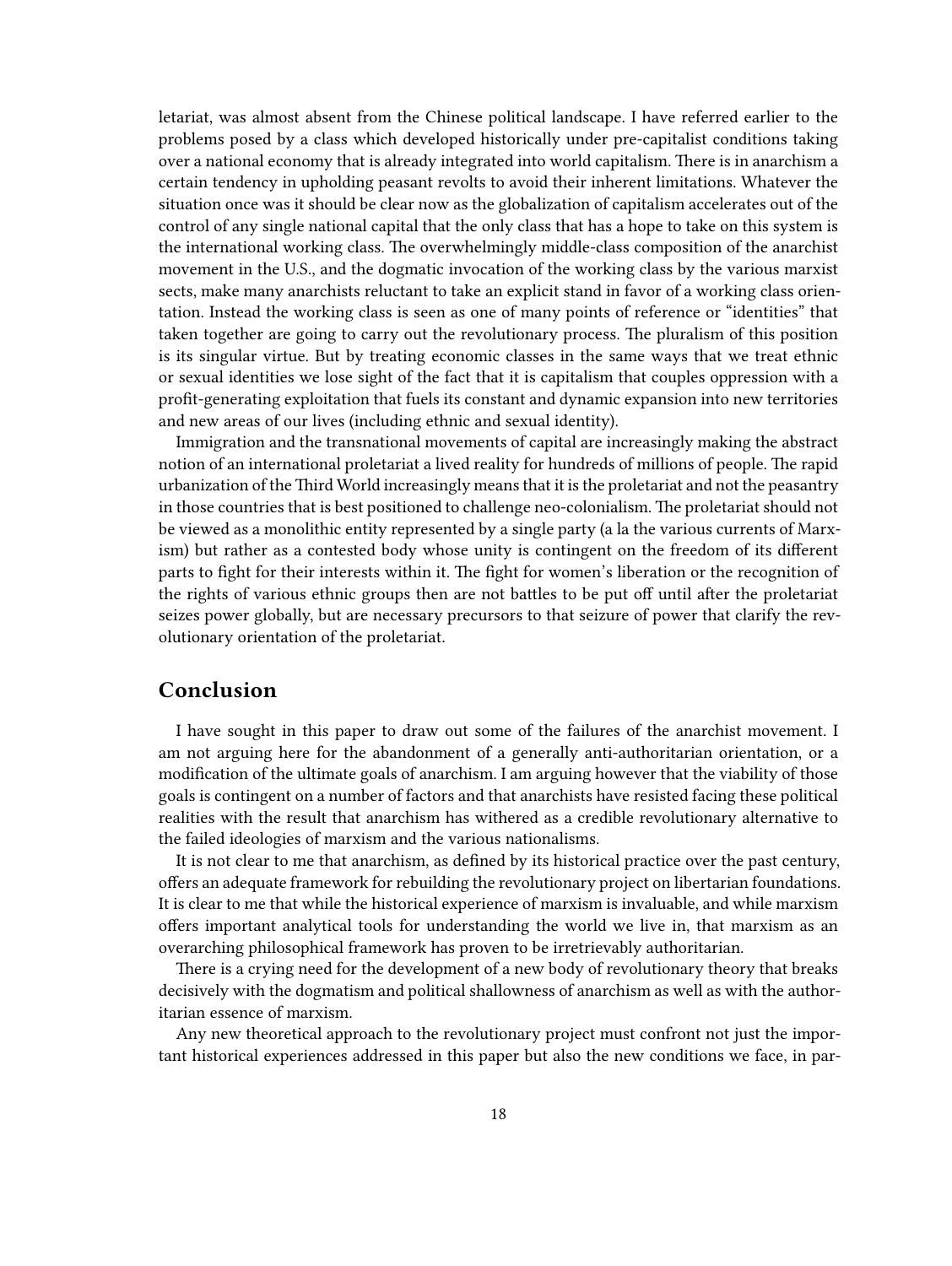ticular the new possibilities for building authentically international revolutionary organizations rooted in an increasingly mobile and international working class.